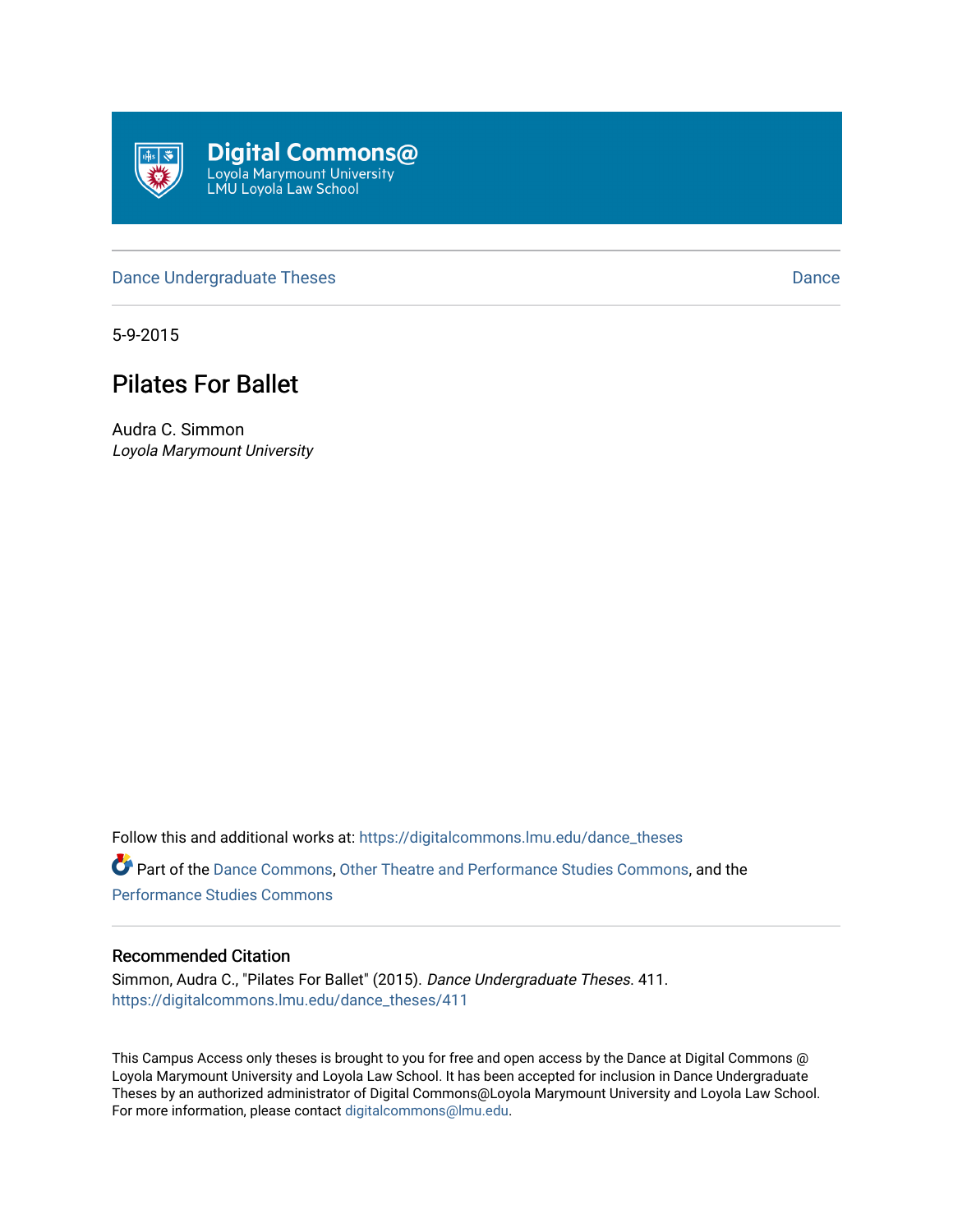## DANC 461: Senior Thesis Project

 $\zeta^{\mu}_{\nu}$ 

## PILATES FOR BALLET

Audra C. Simmon

Mentors: Judy Scalin Dr. Teresa Heiland

•

In partial fulfillment of The Bachelor of Arts Degree in Dance Loyola Marymount University May 9, 2015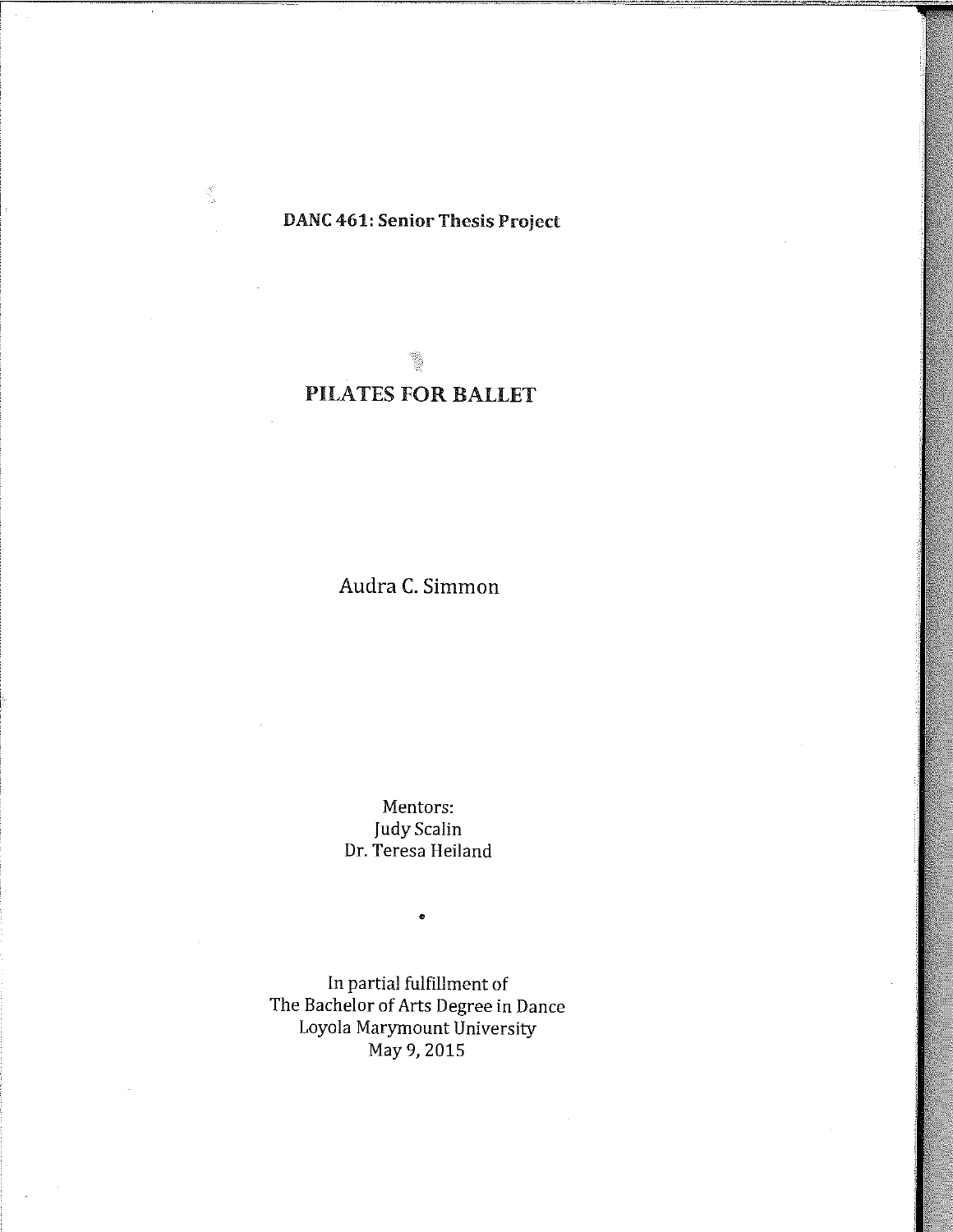$\sim$   $\sim$ 

|     | <b>TABLE OF CONTENTS</b>                                                      |
|-----|-------------------------------------------------------------------------------|
|     | I.                                                                            |
|     | $a$ .                                                                         |
|     | b.                                                                            |
|     | C.                                                                            |
|     | $\mathbb{R}^n$                                                                |
| П.  |                                                                               |
|     | Short description of the Project<br>a.                                        |
|     |                                                                               |
| Ш.  | Establishment of goals: Affective, kinesthetic, cognitive, career  p. 7       |
|     |                                                                               |
| IV. |                                                                               |
|     |                                                                               |
| V.  |                                                                               |
|     |                                                                               |
|     | VI. Verification of successful completion of Certification examination  p. 12 |
|     |                                                                               |
|     |                                                                               |
|     |                                                                               |
|     |                                                                               |
| IX. | Dance Research Paper (Dance Perspectives Essay) and                           |
|     |                                                                               |
|     | a.                                                                            |
|     | b.                                                                            |
|     |                                                                               |
| Х.  | Artistic Statement management management was management management pp. 31-35  |
|     |                                                                               |
| XI. |                                                                               |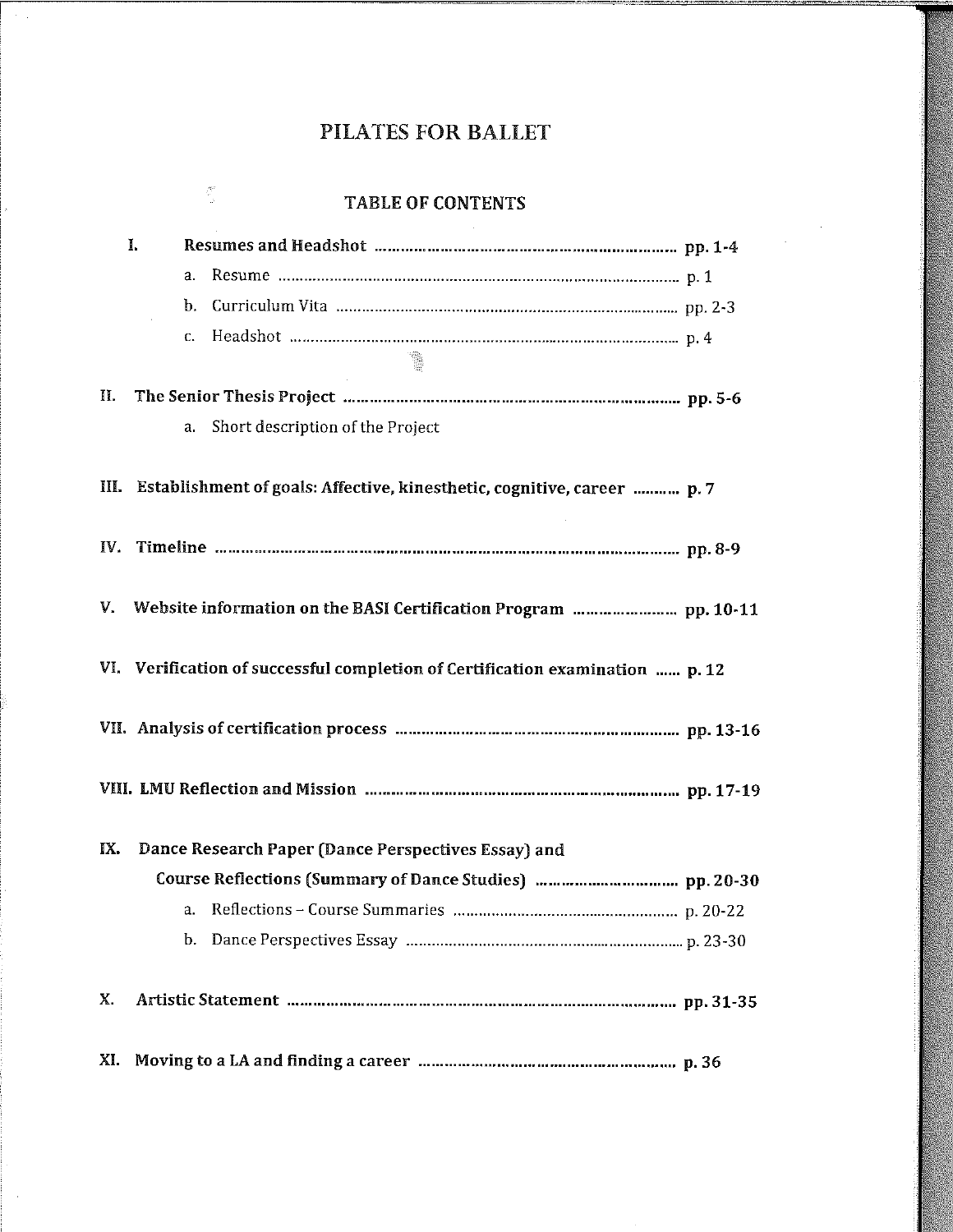## PILATES FOR BALLET By: Audra C. Simmon

## Mentors: Judy Scalin Dr. Teresa Heiland

 $\mathbf{I}$ 

 $\begin{aligned} \frac{\partial \mathcal{D}}{\partial \mathcal{D}} \\ \frac{\partial \mathcal{D}}{\partial \mathcal{D}} \end{aligned}$ 

I

**International Contract of Contract of Contract of Contract of Contract of Contract of Contract of Contract of** 

i<br>International Company<br>International Company<br>International Company<br>International Company<br>International Company<br>International Company<br>International Company<br>International Company

**International Communication**<br>International Communication<br>International Communication

i<br>International Property (1980)<br>International Property (1980)

~

**In the contract of the contract of the contract of the contract of the contract of the contract of the contract of the contract of the contract of the contract of the contract of the contract of the contract of the contra** 

**In the company of the company of the company of the company of the company of the company of the company of th** 

**I** 

i<br>India<br>India

**In the case of the case of the case of the case of the case of the case of the case of the case of the case of** 

**In the contract of the contract of the contract of the contract of the contract of the contract of the contract of the contract of the contract of the contract of the contract of the contract of the contract of the contra** 

**In the contract of the contract of the contract of the contract of the contract of the contract of the contract of the contract of the contract of the contract of the contract of the contract of the contract of the contra** 

**Income of the Community of the Community of the Community of the Community of the Community of the Community** 

*Pilates For Ballet* is a certification thesis. I started with an interest in the connection between Pilates exercises and ballet technique. I set out to investigate the difference in my ballet training while I explored deeper into the Pilates curriculum. I was interested in its influence on the proper ballet technical alignment and the activation of the correct muscle groups to achieve it.

I chose the BASI Pilates Certification Program to pursue my investigation. During each of the 12 seven hour lessons I not only learned how to execute and teach the exercises, but I received a great amount of information concerning anatomy and kinesiology as well. I had previously taken an anatomy and kinesiology for dancers course at LMU, so I came to BASI knowing most of the information. Even so, BASI explained it in a different way, which reinforced it in my mind, and with relevance to Pilates vs. dance. I was able to compare the two aspects,

 $5<sup>1</sup>$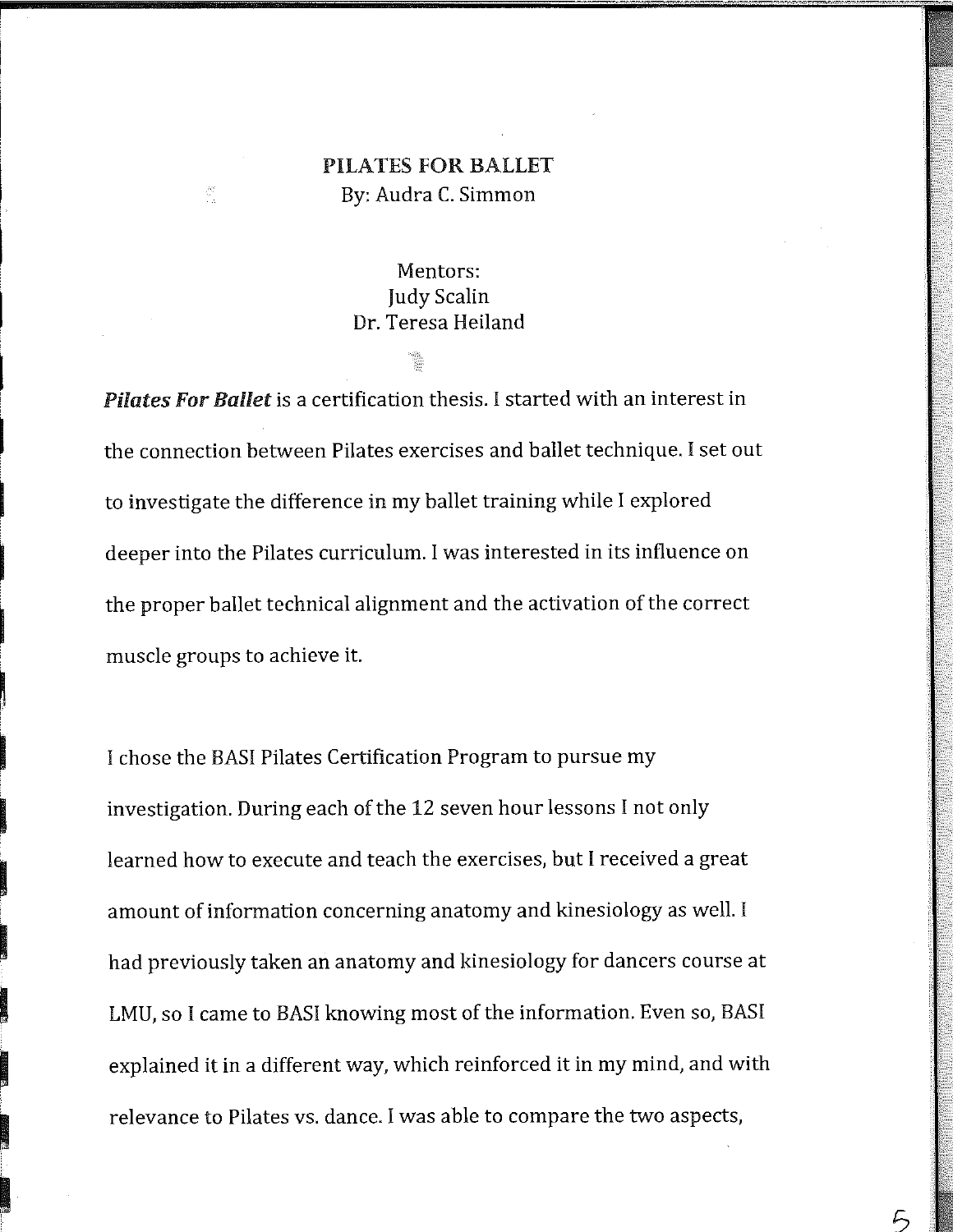which strengthened my understanding of the correct ways to use the body in each activity. My thesis describes how Pilates informs the student of their anatomy and gives them the awareness to control it pertaining to specific goals. Finally, the student can apply this awareness and control to their body in a ballet classroom to maximize their technique and training.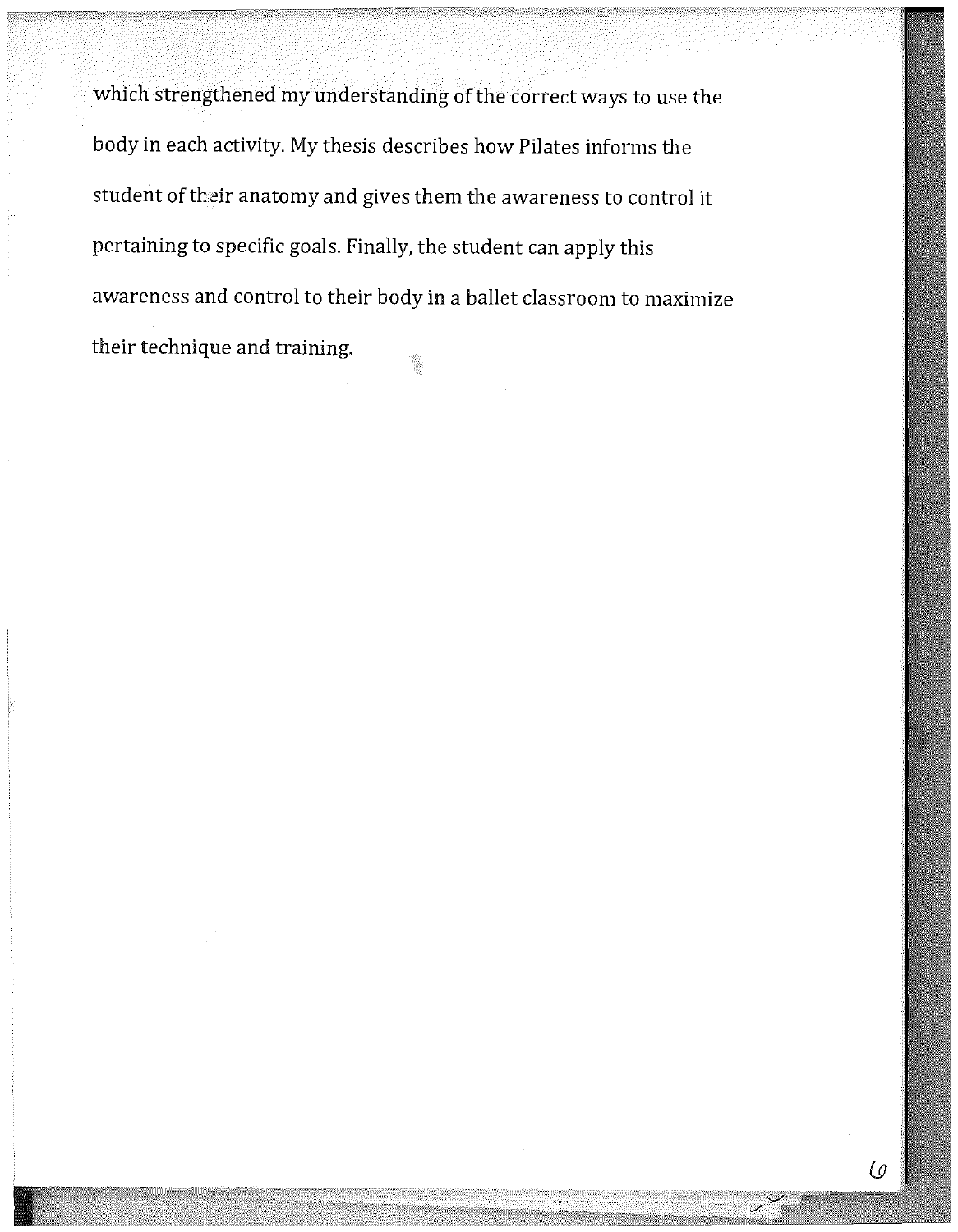## PILATES FOR BALLET Establishment of Goals

#### COGNITIVE - INTELLECTUAL

- 1. To learn the differences in teaching Pilates for injuries, various ages, and various athletic pursuits.
- 2. To learn how Pilates affects different muscle groups, tendons, and ligaments. How it can be helpful or detrimental.
- 3. To learn how Pilates affects pverall coordination in a humanly aspect and in a dance aspect

#### ARTISTIC

**I** 

•

•

•

•

I

**in** 

**III** 

' *i* 

~

I

 $\sum_{i=1}^{n}$ 

 $\sim$   $\sim$ 

~~~

-

**Income of the Communication** 

**Income of the Communication** 

**Income of the Communist Street** 

~.

- 1. To discover how Pilates can inform my body in order to better control it in different forms of dance, specifically ballet
- 2. To discover new muscles and ways to use them in order to develop my own technical training.
- 3. To improve my communication skills to student so they are clear and flow to the practice at hand.

#### **WORKING STYLE**

- 1. To be able to stay focused on taking the course as serious as possible even though I already know much of the information given.
- 2. To stay 100 percent committed even though the sessions are widely spread out amidst my senior year in college.
- 3. To be completely engaged the entire time in order to absorb as much as l can, to be the best instructor that I can be in the future.

#### **INTERPERSONAL**

- 1. To be able to effectively convey how to execute exercises and how to contract the pertaining muscles.
- 2. To develop confidence and determination in my students own work, and confidence in me as their teacher.

#### **INTRAPERSONAL**

1. To feel confident in my knowledge of Pilates and my ability to convey it's use to others in effort to improve their physical life.

7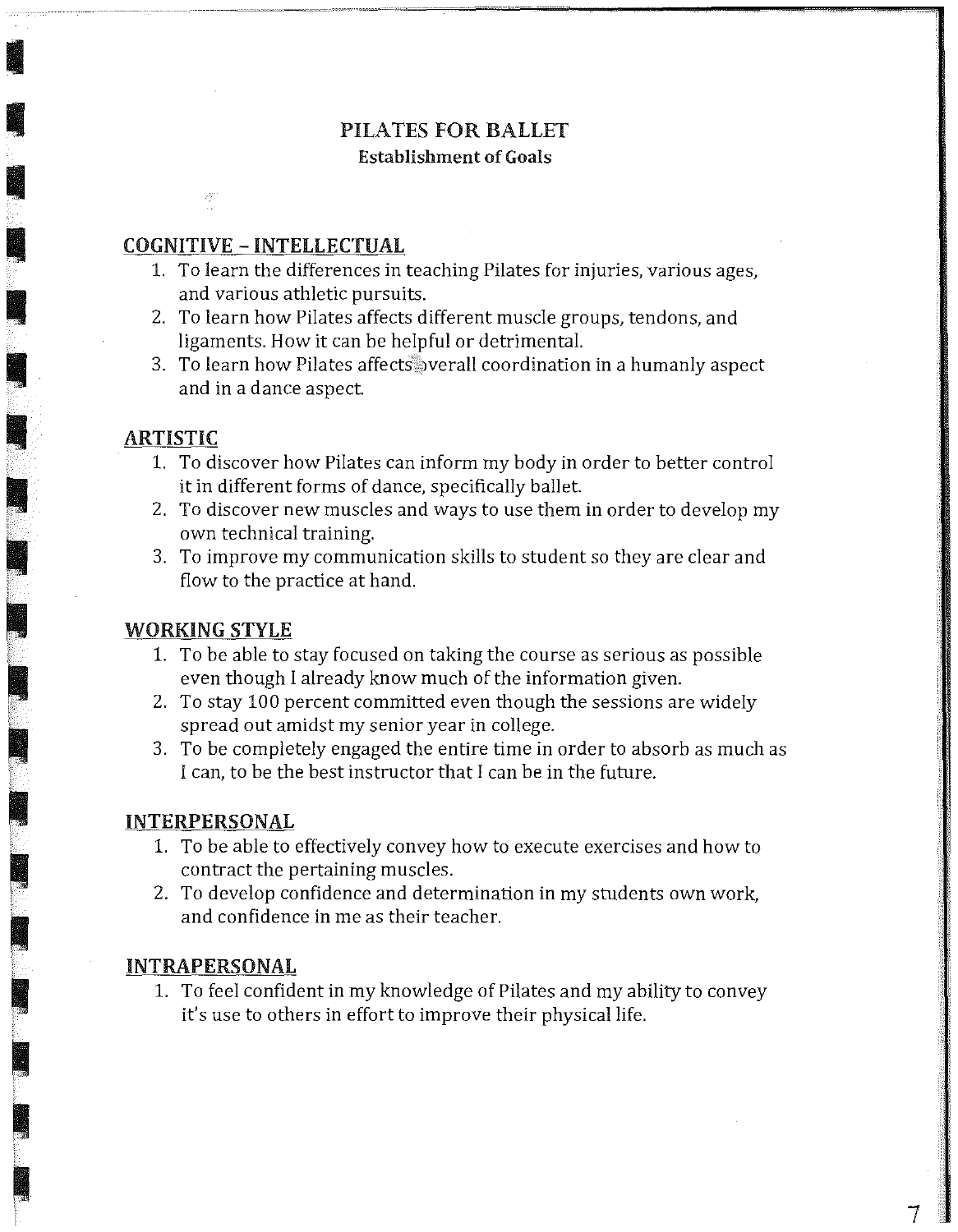#### **TlMELINE**

## BAS! Foundation Apparatus Program- Standard Syllabus 10.4.14 - 11.9.14

**Module 1:** The Fundamentals (6 hours)

 $\widehat{\mathbb{S}}^n$ 

• Concepts the 10 movement principles of the Pilates Method; overview of the pelvic region; Pilate breathing.

• Discussion The BAS! approach to Pilates; the importance of safety when teaching Pilates.

Module 2: Anatomy Overview, Part 1 (6 hours)

• Concepts Anatomy and terminology overview: anatomical terminology for movement, types of joints and center of gravity.

• Discussion The importance and practice of cueing.

**Module 3:** Anatomy Overview, Part 2 (6 hours)

• Concepts Anatomy overview: bones, boney landmarks, muscles, muscle actions, and types of muscle contraction.

• Discussion The BAS! method of teaching; introduction to the BAS! Block System.

**Module 4:** Posture Assessment (6 hours)

**In the company** 

**I** 

i<br>India<br>India

**Includes** 

i da kasance a kasance a kasance a kasance a kasance a kasance a kasance a kasance a kasance a kasance a kasan<br>Ing pangangan a kasance a kasance a kasance a kasance a kasance a kasance a kasance a kasance a kasance a kasa

**Indiana** 

**International Control** 

**External of the Company** 

• Concepts Principles of alignment and posture assessment.

• Discussion Exercise as a tool for assessment.

**Module 5:** Core Strength: Back and Abdominals (6 hours)

• Concepts Core strength: the relationship of the various muscle groups that make up the core, with particular focus on the abdominals and the back extensors.

• Discussion Contraindications: effective exercises and the importance of understanding your client's needs and body type; the role of the teacher and the importance of flow in a session.

**Module 6:** Exercise Adaptation (6 hours)

• Concepts Exercise adaptation and the use of assists and modifications.

 $\varphi$ 

• Discussion Constructing a complete and comprehensive program.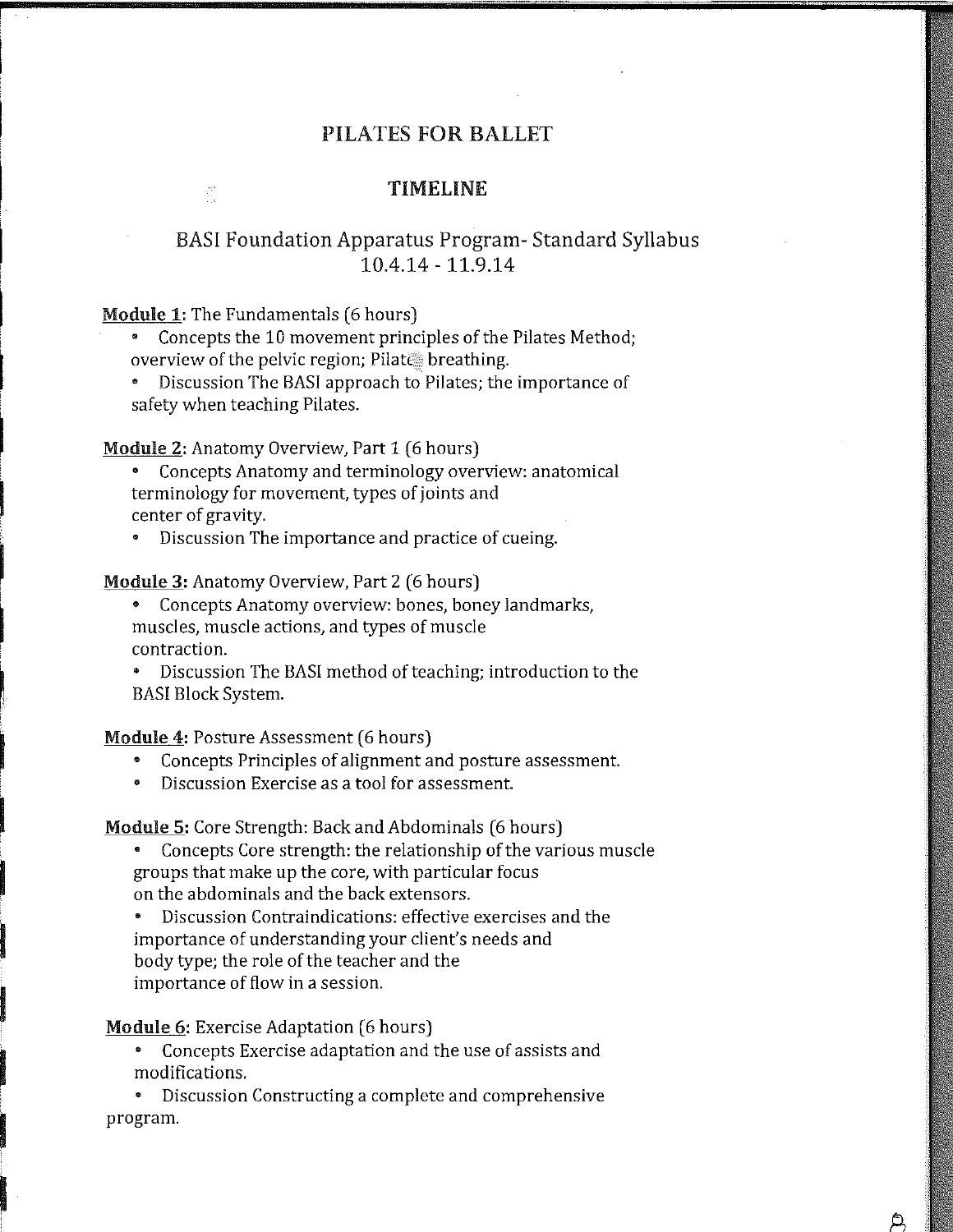#### TIMELINE CONT.

## Comprehensive Apparatus Program Syllabus 1.17.15 - 2.22.15

## Module 1: Muscle Balance and Imbalance (6 hours)

• The Meaning of Balance

 $\frac{\partial B}{\partial t}$ 

- Imbalance in Strength and Flexicility as a Case of Injury
- Functional Versus Isolation Exercises
- Muscle Testing and Function

**Module 2:** The Lower Limbs (6 hours)

- The Hip Joint, The Knee Joint, The Ankle-Foot Complex
- The Gait Cycle

**In the case of the case of the case of the case of the case of the case of the case of the case of the case o** 

**I** 

!<br>! ~

~

**International Communist Communist Communist Communist Communist Communist Communist Communist Communist Communist Communist Communist Communist Communist Communist Communist Communist Communist Communist Communist Communi** 

**In the contract of the contract of the contract of the contract of the contract of the contract of the contract of the contract of the contract of the contract of the contract of the contract of the contract of the contra** 

**Includes** 

**In the contract of the contract of the contract of the contract of the contract of the contract of the contract of the contract of the contract of the contract of the contract of the contract of the contract of the contra** 

**In the contract of the contract of the contract of the contract of the contract of the contract of the contract of the contract of the contract of the contract of the contract of the contract of the contract of the contra** 

**Internet** 

~

**In the company of the company of the company of the company of the company of the company of the company of th** 

**I** 

**International Contract of Contract of Contract of Contract of Contract of Contract of Contract of Contract of** 

i<br>India<br>I amatan

i<br>I Septembris<br>I Septembris

**Incomediate** 

**I** 

Module 3: The Shoulder (6 hours)

- The Shoulder Region
- Working with Clients with Shoulder Problems
- The Shoulder Region in the Pilates Repertoire

Module 4: Program Design

- Principles of Training
- Components of Health-Related Physical Fitness
- Dividing the Repertoire into Levels
- Working with a Broad Range of Clientele

Module 5: Select Populations Part 1

- Select Populations
- Athletic Populations
- Teaching Methodology

Module 6: Select Populations Part 2

- Select Populations
- Teaching Men and Women
- BodyType
- Different Objectives
- Different Approaches
- Final Written Exam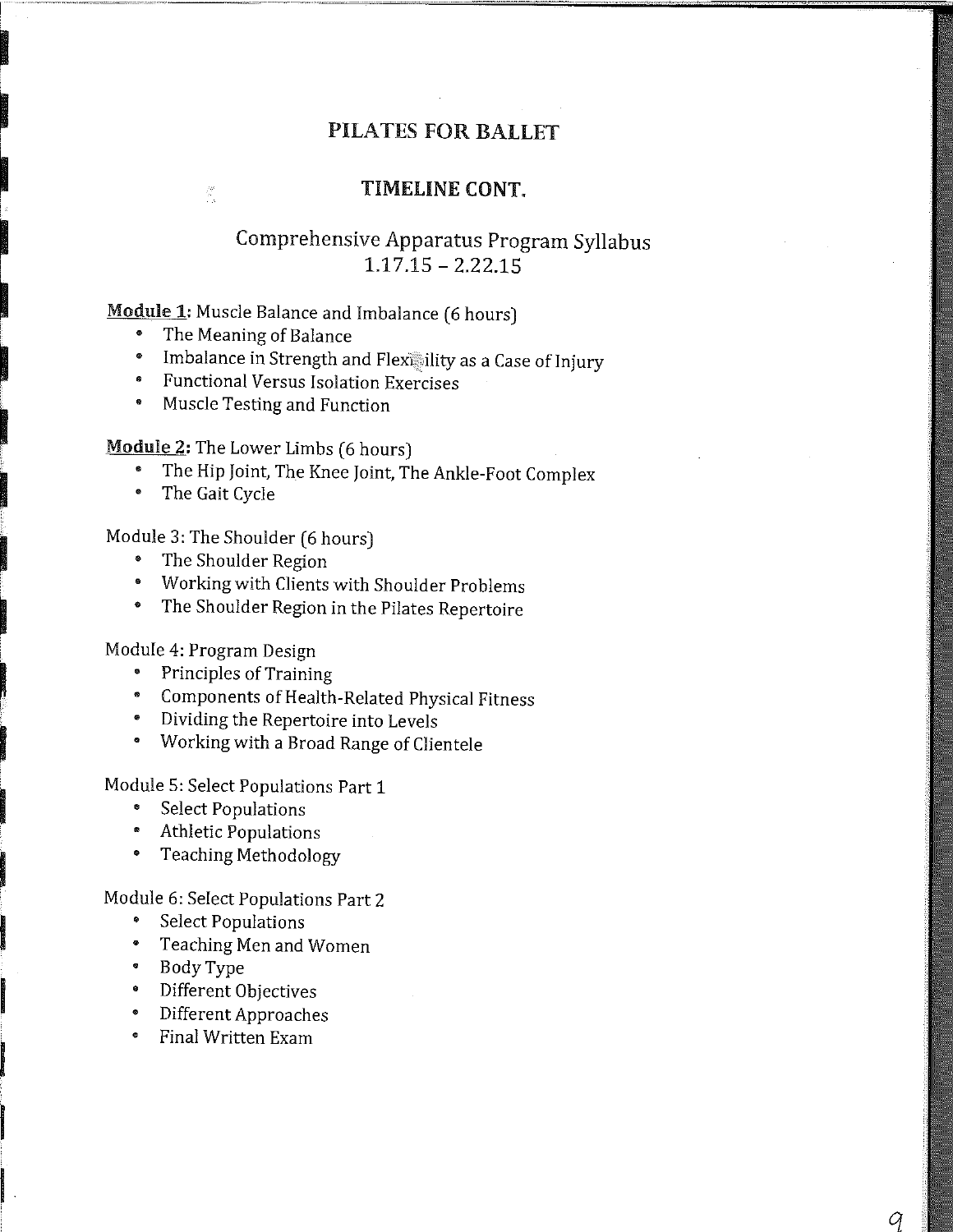# **PILATES FOR BALLET BASI WEBSITE INFORMATION**

### MY CLASSES

#### Course / Location

I

Foundation Apparatus Program- Standard Pacific Palisades. Los Angeles, CA United States

Comprehensive Apparatus Program- Standard South Pasadena, CA United States

**Date(s)** 

Oct 4 2014 - Nov 9 2014

Jan 17 2015 - Feb 22 2015

 $\sqrt{ }$ 

## FOUNDATION STANDARD MODULES

The Foundation Standard program consists of the following six modules, which include lectures, discussion and exercise analysis and practice. In addition to the academic study, it is recommended that students complete observation, self-practice and student teaching hours.

\*Hours required for those students seeking a Mat Teaching Credential: 15 observation, 40 selfpractice and 30 student teaching.\*Students planning to continue to the Comprehensive Apparatus Program are encouraged to begin their hours during the Foundation Apparatus Program.

The hours required should be completed during the program, or up to three years following the completion of the final module. If the requirements are not completed within three years, the student will need to repeat 50% of the modules prior to submitting hours and receiving a BAS! Teaching Credential. Hours must be logged and submitted on BASI Pilates' downloadable forms.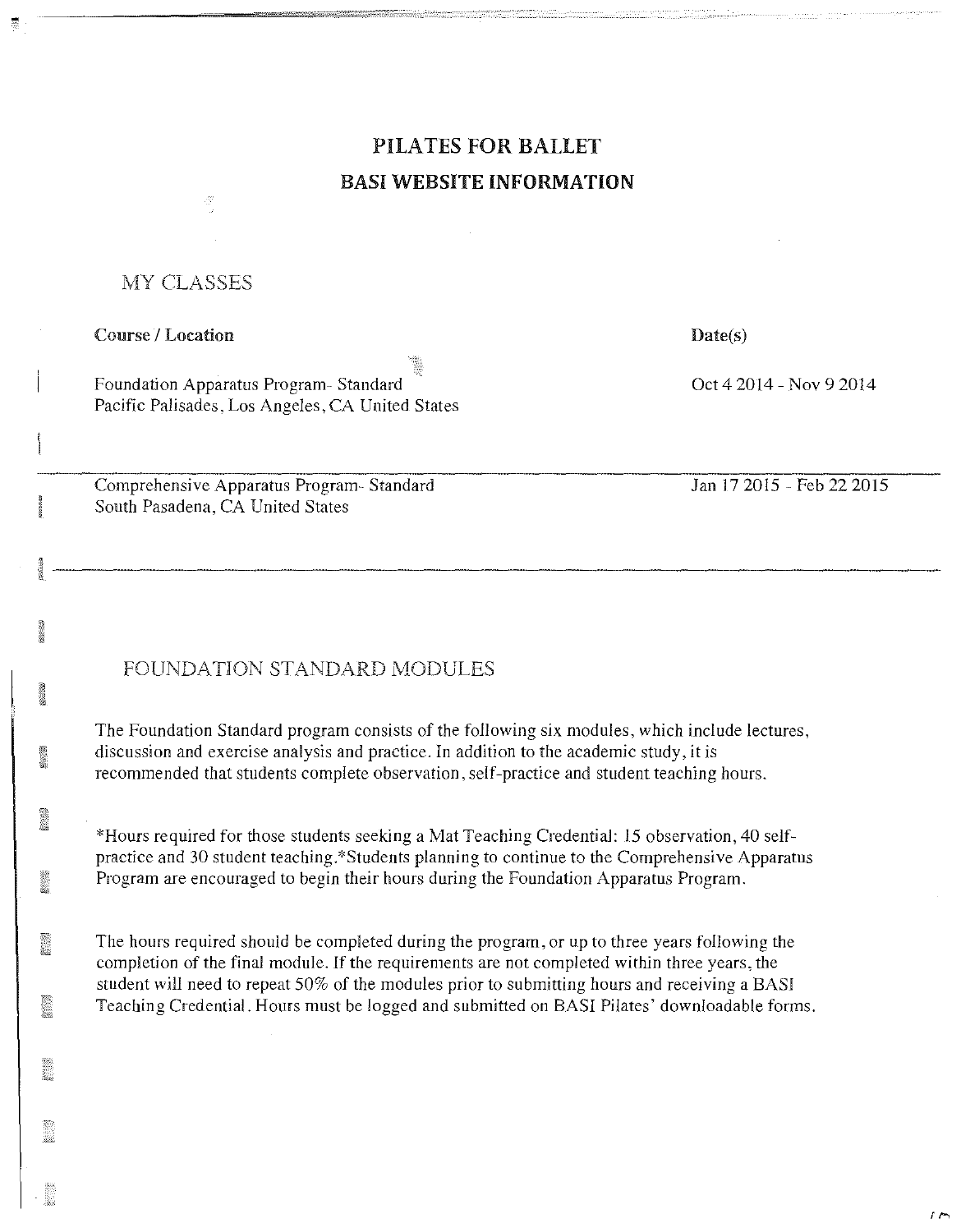## COMPREHENSIVE STANDARD MODULES

The Comprehensive Standard Program consists of the following six modules, which include lectures, discussion and exercise analysis and practice. In addition to the academic study, students complete observation (100 hours), self practice (200 hours) and student teaching (200 hours). *Additional fees may apply.* 

This program is geared for students who have completed the Foundation Apparatus Program and wish to gain comprehensive knowledge of Pilates on all the Pilates apparatus (including BASI's proprietary Avalon System).

To become BAS! qualified, students will be required to complete and/or pass the following requirements:

- Pass Final Written Exam
- Pass Final Teaching Evaluation
- Pass Final Practical Examination
- Pass Student Paper

• Complete a minimum of 500 hours (observation, self practice and student teaching) Students who complete the Comprehensive Apparatus Program may test for a BAS! Pilates teaching credential qualifying them as a teacher of BAS! Pilates Advanced Principles equipping them to teach on the full compliment of Pilates apparatus (including the Avalon System). The Final Teaching Evaluation and Final Practical Examination is administered at a Centralized Testing location. *Additional fees apply*,

*[{* 

The hours required should be completed during the program, or up to three years following the completion of the final module. If the requirements are not completed within three years, the student will need to repeat 50% of the modules prior to submitting hours and receiving a BASI Teaching Credential. Hours must be logged and submitted on BASI Pilates' Tracking Forms.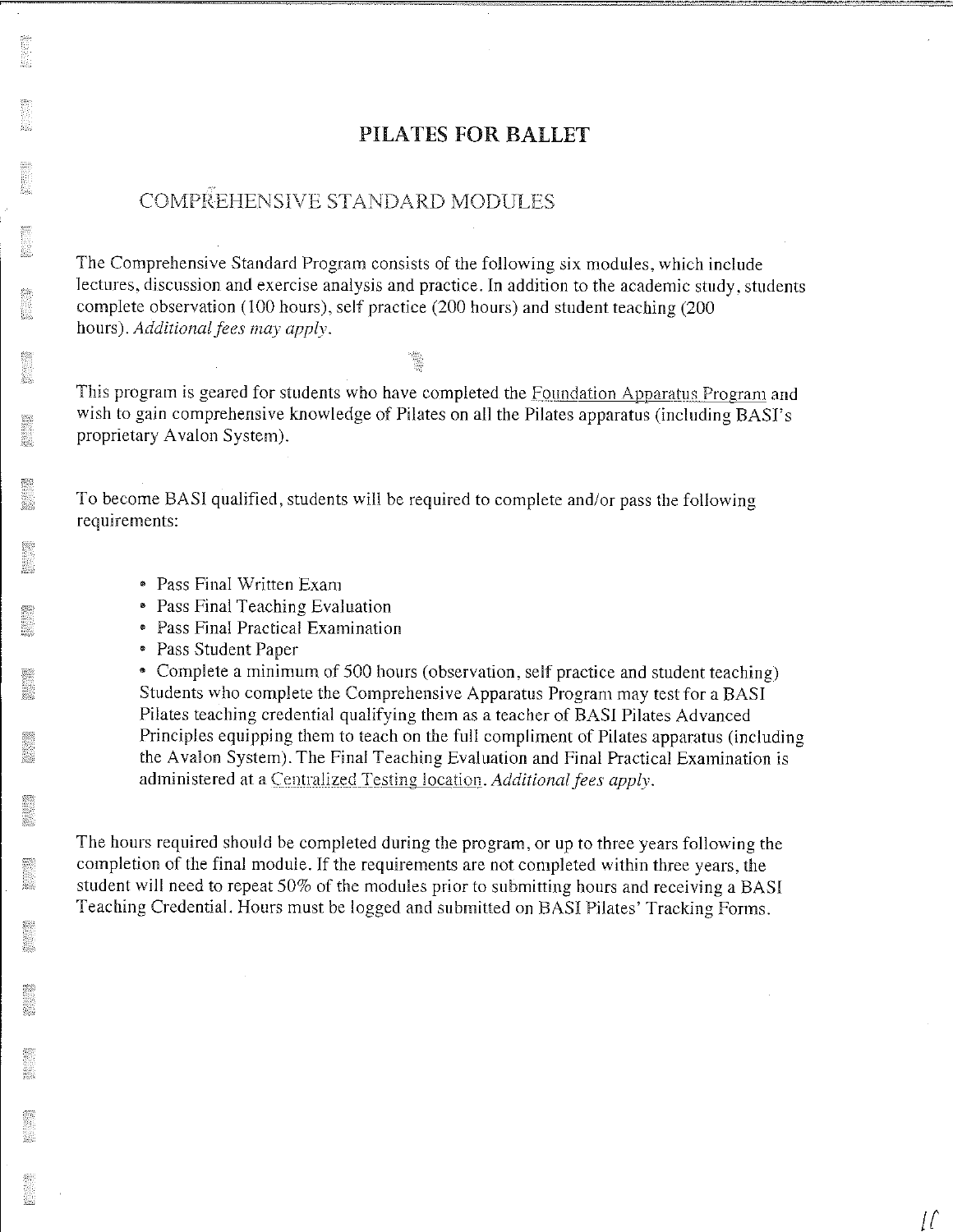#### **VERIFICATION OF SUCESSFUL COMPLETION**

Ŵ.

#### BASI Pilates - Completion άż Inbox x

Liane **Robertson** <lianer@basipilates.com> **District in the Contract of Feb 25** 

to me -

Hi Audra,

We are p[eased to inform you that you have successfully completed the following components of the Body Arts and Science International® (BASI Pilates®) Comprehensive Teacher Training Program:

Final Exam Written

 $\hat{\gamma}^{\rm sc}_i$ 

In order to receive your Pilates certificate from the BASI Pilates® Program the following components must be fulfilled or retaken. All examinations and evaluations reflected below must be passed with a 70% or greater:

Modules 1~2 Final Teaching Evaluation Final Practical Exam Student Paper Observatlon Hours (100 minimum) Student Teaching Hours (200 minimum) Practical Hours (200 minimum)

O Q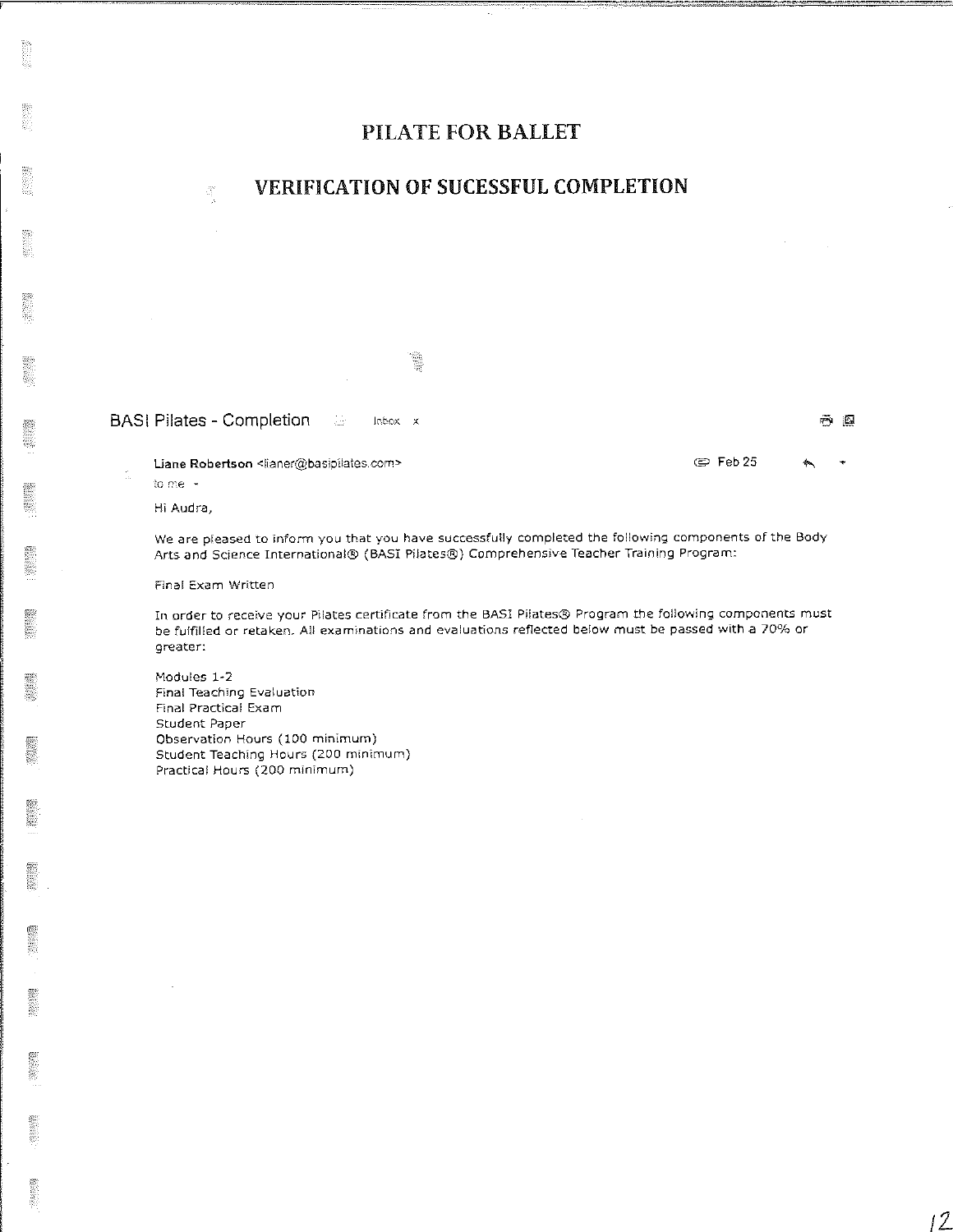#### ANALYSIS OF CERTIFICATION PROCESS

an<br>T

The Pilates certification process is used to inform students of the specific exercises and teaching methods for each course, in order to prepare them to be instructors on their own. The two standard courses I took were broken down into three weekends each, six hours per Saturday and Sunday. This means there was a great amount of material given each weekend, and a lot of time in between them to remember it. Throughout the 12 total weekends, I had three different BASI instructors. They all have their own styles of teaching, but usually the days broke down fairly similarly. Usually they started with a reading from our course books discussing the parts of the body being used in that day's exercises. Next there was an overview of the new mat exercises, where we learned their proper technique. As a class, we then performed all of the mat exercises we had learned, which built up over time. Before our break we had practice time to work with partners taking turns teaching one another. After the break we basically repeated the series of events that happened earlier in the day, except the exercises were on various machines. There are a large number of apparatuses and each of them has their own set ofrepertoire, which includes various categories determined by the muscle groups working, and within each category are beginner, intermediate, and advanced levels. Each exercise also has a specific set up depending on the apparatus. So one on a reformer for example, would have a set number of springs put on and most likely a foot bar and head rest position. The reformer is even one of the simpler machines with less settings. So needless to say it is a lot to fit in and remember in those few weekends. Not everything is required to memorize because they admit it is nearly impossible, but they hope through repetition and experience it all

 $12$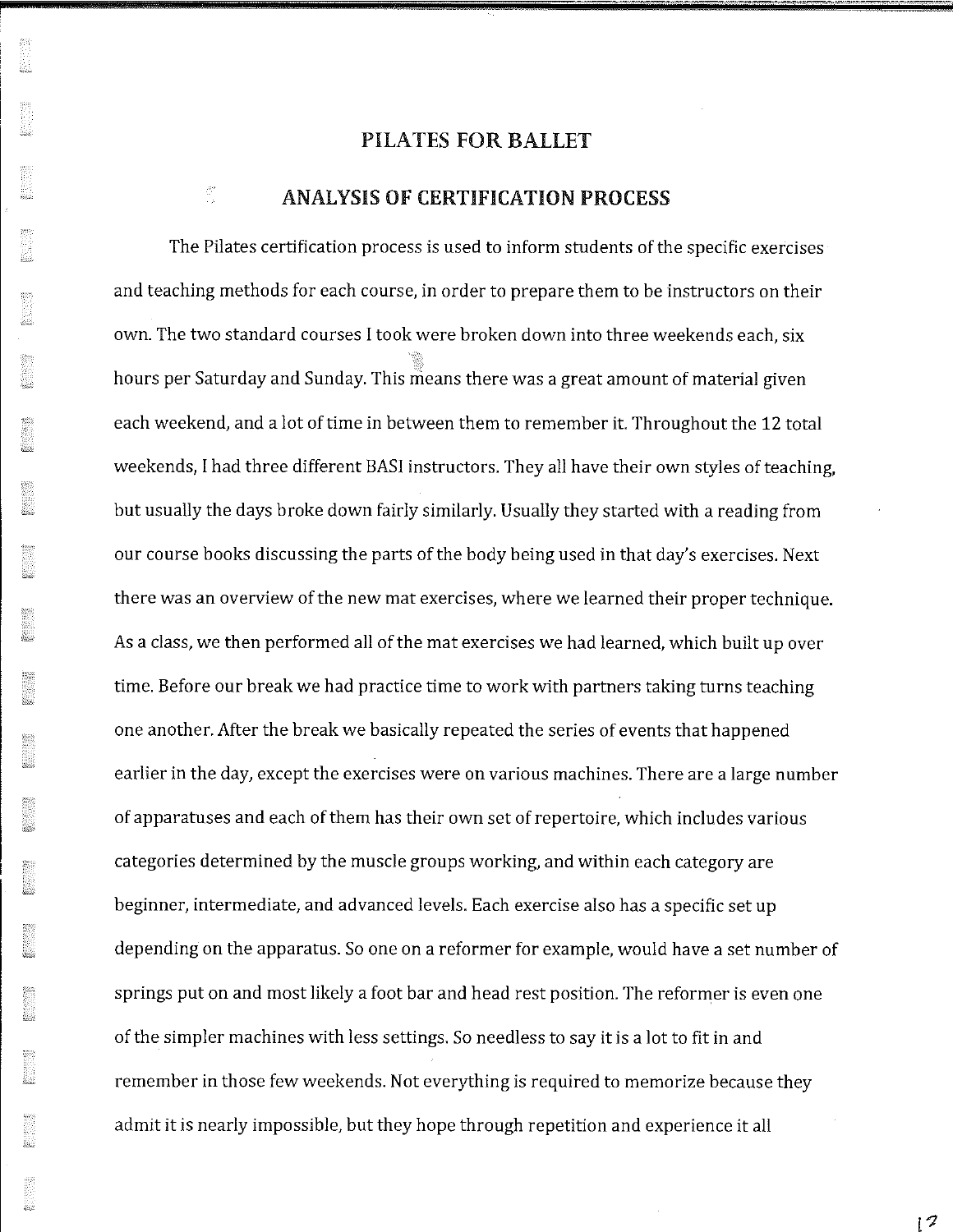becomes very familiar. By the end we were only learning new material on machines because we had gotten through all of the mat work. The first three weekends were the foundational course lessons, which meant it only included the mat and reformer exercises that fall into the category of foundation. These can be translated onto many different apparatuses so it is important to confidently know them in your own body and how to teach them on another.

People take this course for many reasons. Most want to obtain a career as an instructor. Many already have a specific path they want to go down, such as teaching Pilates for dancers, other athletes, rehabilitation, or mature clients. I found some people not even wanting to teach, but taking the course to better inform themselves and be their own teacher in a sense. The course offers a great deal of information on the human body's various ailments and how to work around or correct them, so I can see how it would be helpful for someone just looking to better their own physical lives.

The second main focus of the courses, besides learning the material, is learning how to teach it. It takes a very long period of practice and experience to be a good Pilates teacher. There are so many things to convey to the client for each exercise, that the teacher has to know how to prioritize the most important things. For example, in Pilates, breathing is essential to the execution of each exercise. It even has its own technique called intercostal breathing. Each exercise has a set time when the client should inhale and exhale. So while watching them, the teacher is not only watching for technique errors, the also have to cue the correct breathing pattern. There also has to be a consistent flow throughout the class, so unlike in ballet, there is no stopping to talk about alignment and really get the feeling into the body. Usually classes are only 50 minutes and mildly expensive, so the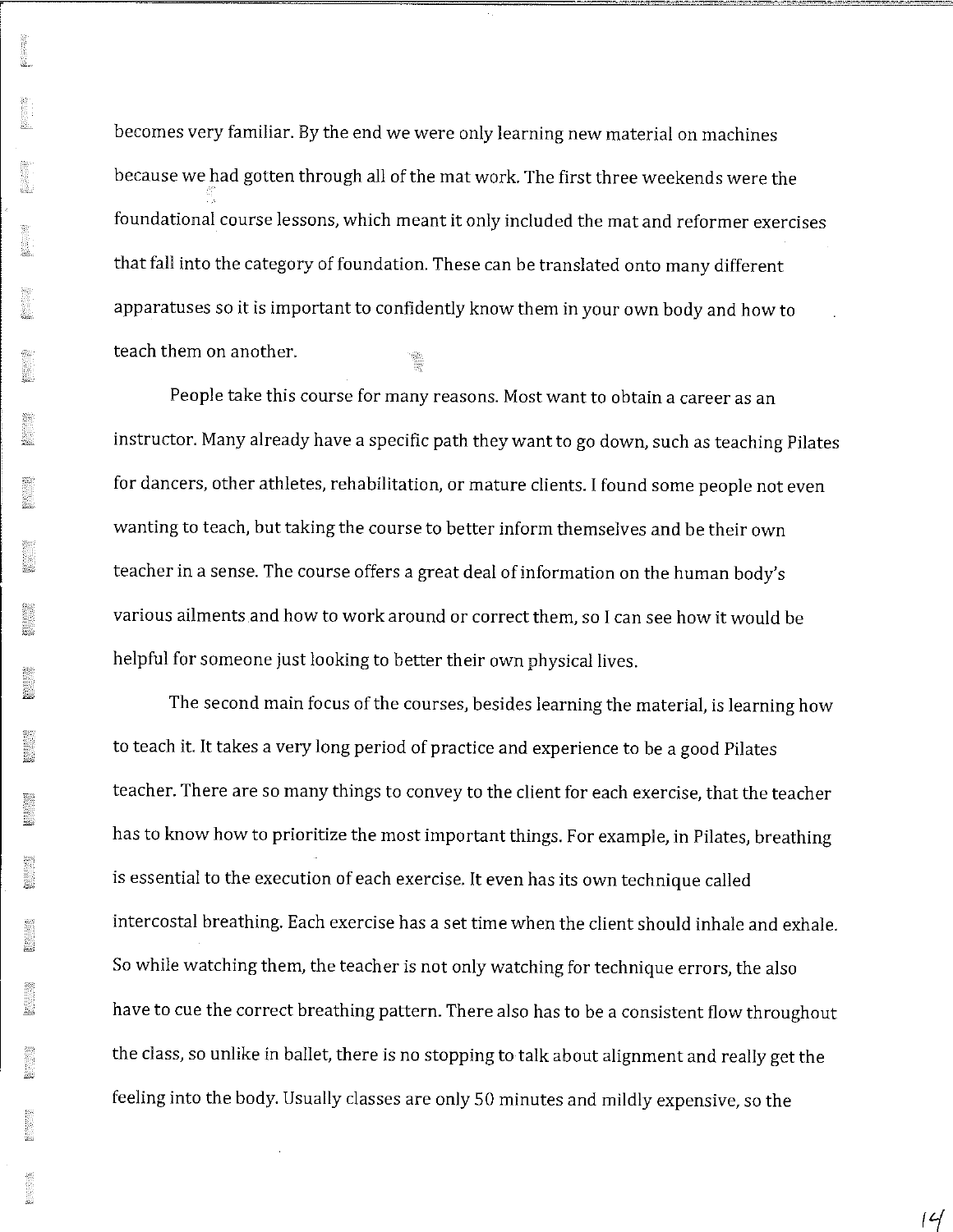ä.

client wants to get all the physical exercise they can out of it. However in cases like rehabilitation, more time would be spent making sure everything is done correctly. The pace would be slower and they would get through less material, but they are usually focusing on only a select area of muscles anyway.

Every studio, client, and group class is always very different. Most of the time every studio has their own demographic of regular clients. For example, one of the studios I studied in had mostly mature clients and those who were also working with a physical therapist, but the studio I work at now sees mostly middle-aged clients with physical aliments they are working around instead of trying to improve. The certification process teaches you about each of these scenarios and how to modify a class to each person. Most of the clients I have been teaching privates to do the exact same class every time because they are mostly limited physically to those exercises, but also because they don't like to be out of their comfort zone. On the other hand, the group classes I teach always want something new and different. Some always want a challenge and some come to class wishing they were at home on the couch. When you get some of each of those people in one class, it is hard to make everyone happy and keep cohesion within the group. It is hard work to get someone motivated and connected who doesn't particularly want to be.

BAS! prepared us for all kinds of clients and situations so that once we have the experience we can become an instructor at the studio and in the alley of our choosing. The courses I took were the most general, so that someone can come out of it with a wide variety of options. They could find a studio similar to the one I have which accepts any type of client, or they could research more to find a smaller subset they want to pursue. An example of this is my first Pilates teacher at LMU who leads our course only for dancer

*!5*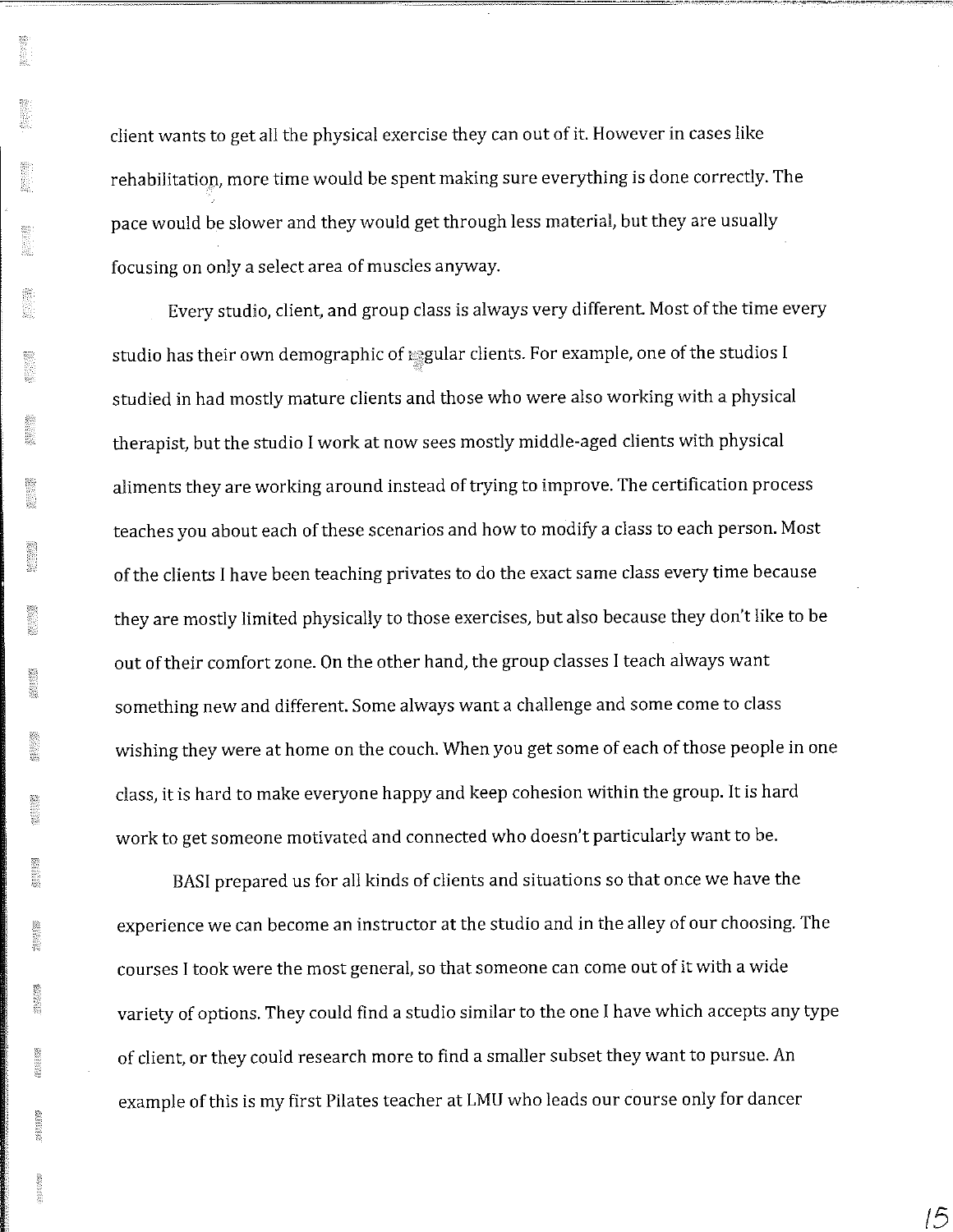majors. This allows us to work on things that will directly help us with dance technique. She has taken courses and workshops specifically about Pilates for dancers to allow her to do this, extremely well I might add. But she also teaches the general LMU student body mat classes, teaches at studio off campus, and teaches privates out of clients' homes. She is an ideal example of using the Pilates instructor certification to have a career, which is involved in multiple venues and affecting as many lives as possible.

Outside of the actual course classes, before one can graduate the program and be an officially certified instructor, they must complete a few things on their own. There is a final practical exam where the student is tested on random exercises and gives a mock class to a volunteer. There is also a final paper due which offers what that student plans to use Pilates for beyond exercise. Finally, they must complete 100 observation hours, 200 selfpractice hours, and 200 student teaching hours before they can take the exam. This period of time between the end of the course and the exam is crucial for the student to become as familiar with the material and as comfortable teaching it as possible. The course gives the student everything they need to continue down their own path to passing the exam and becoming a successful instructor.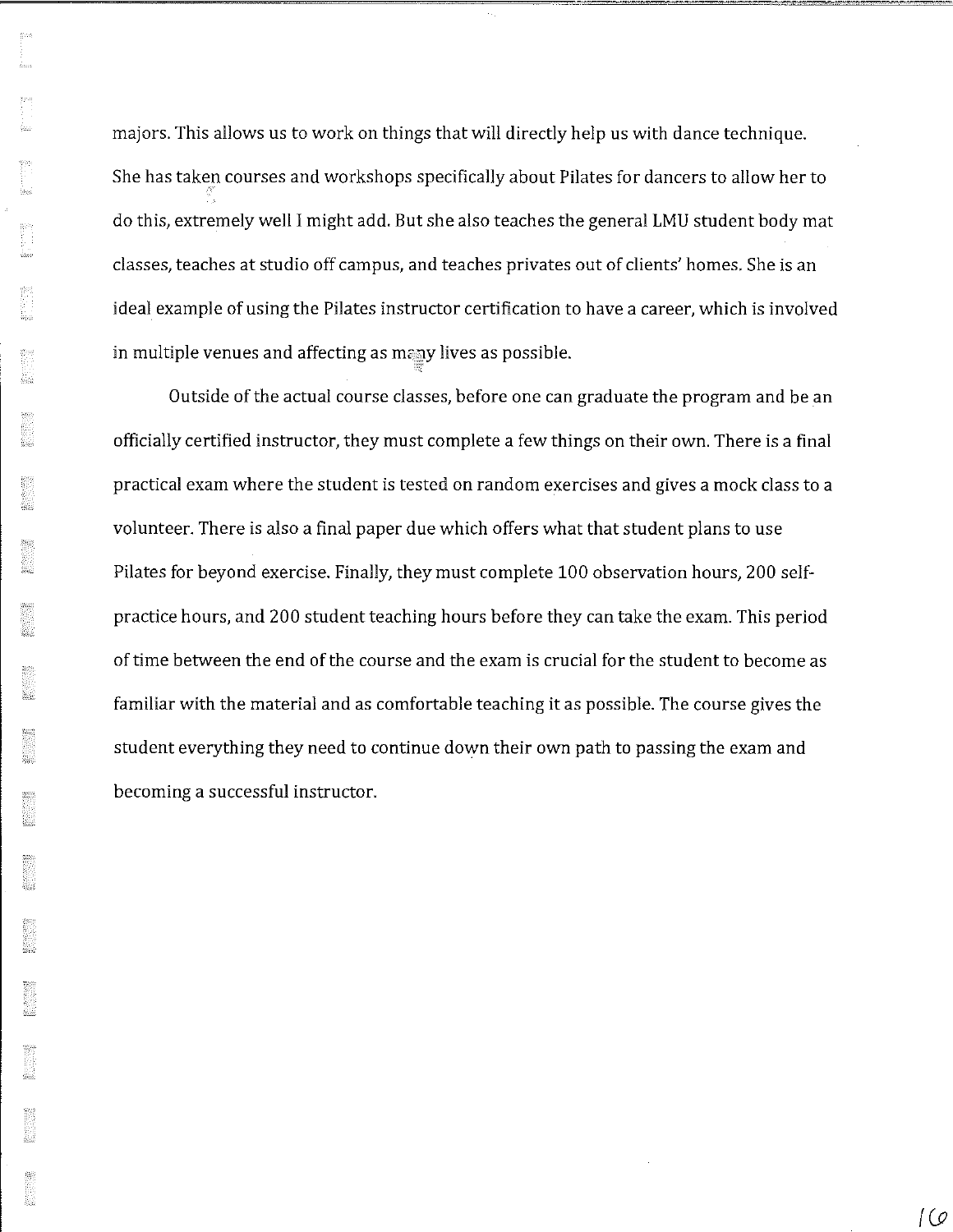#### LMU MISSION AND REFLECTION

 $\frac{\lambda_{\rm P}^{\rm Q}}{\lambda_{\rm P}^2}$ 

The mission of LMU promotes academic-artistic excellence; education of the whole person (body, mind, and spirit); and service that does justice (being a human being with values that lead to the giving of the gifts of talent, knowledge, and creative expression in such a way as to a model of authentic compression and  $\ddot{\phantom{a}}$  citizen who contributes to the wellbeing of others - especially the less fortunate - and the planet)

I have never felt a more full sense of awareness than I have since transferring to LMU. I have always felt challenged to explore and utilize both the academic and artistic sides of my brain in all my work In dance classes we are challenged to use our minds as articulating, memorizing, quick-firing devices beyond the artistic creation and expression. And in academic classes we are encouraged to explore our own paths to understanding and learning instead of simply hearing a lecture and accepting the information. Especially through the dance major however, I have been able to enrich not only my body's knowledge but my mind and soul's as well. Dancing is something that can fulfill a person's entire being, but sometimes it is hard to tap into it or channel it. This was especially the case with me. I could never seem to experience productive or enjoyable movement creation, whether it was

 $17$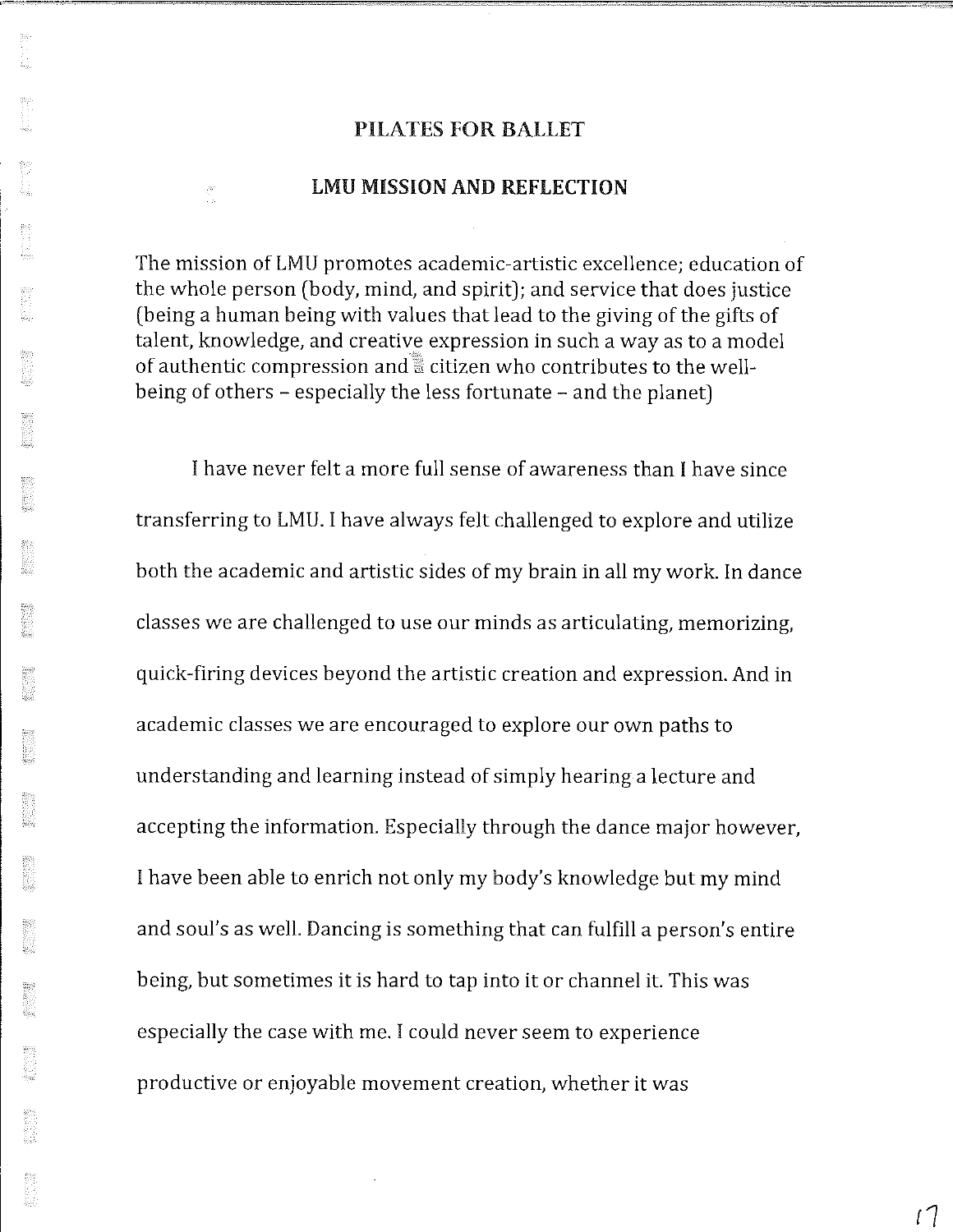improvisation or composition. Even though I was too old by the time I transferred here to take the fundamental dance courses to really explore these subjects, I still got great pieces of experience with it in each of the classes I did take. Here I learned to connect my body and mind for the purpose of feeding my soul instead of making something that looks cool. This is the difference that changes everything.

My thesis started with the very idea of connecting the mind to the body to produce a happier soul. This is at least true for me when I connect my knowledge of the body to my ballet technique, I feel more confident and accomplished. Pilates, along with studying kinesiology, were the windows that allowed this to happen. I fell so in love with this idea and the pure activity of Pilates that I immediately wanted to share it with everyone I knew. I told everyone how enlightened I felt after every single Pilates class and how it introduced my to new muscles and ways to activate them that I had never heard of before. It took me very little time to see and feel a difference in my ballet class, which motivated me even more to share my excitement. My ultimate goal would be that my thesis helps me establish a starting point to instruct Pilates in multiple venues, particularly to young teen dancers who are developing control of their bodies and technique. I want to spread the seemingly

IB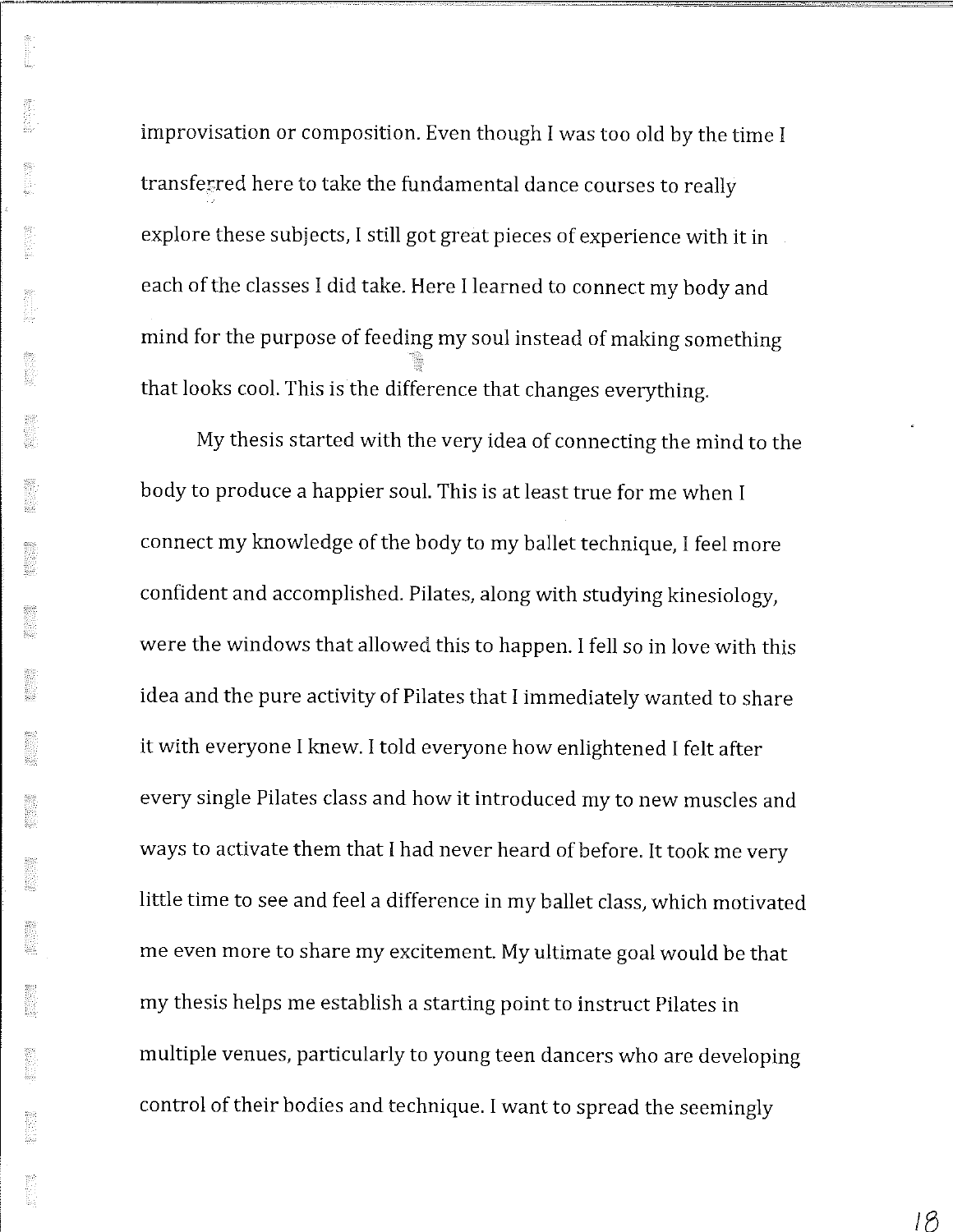obvious however widely unknown connection between Pilates and ballet. The two work so well together that it hurts me to think of how much faster my training and others training could have developed if we had utilized it form the beginning. I hope that someday this knowledge will be so common that dancers everywhere will cross train with Pilates.

Even without the connection to ballet and dance, Pilates is an incredible form of exercise and outlet to connect ones mind, body, and soul. I have never heard of a client leaving a successful Pilates class unhappy, and happy people multiply. It is cliché to say a smile is contagious because happiness isn't that simple. But I do believe that people who are truly happy deep in their soul bring others to want to achieve that same fulfillment. Pilates definitely leads me down this road, and even if it doesn't work for everyone, I hope others find their own thing that does.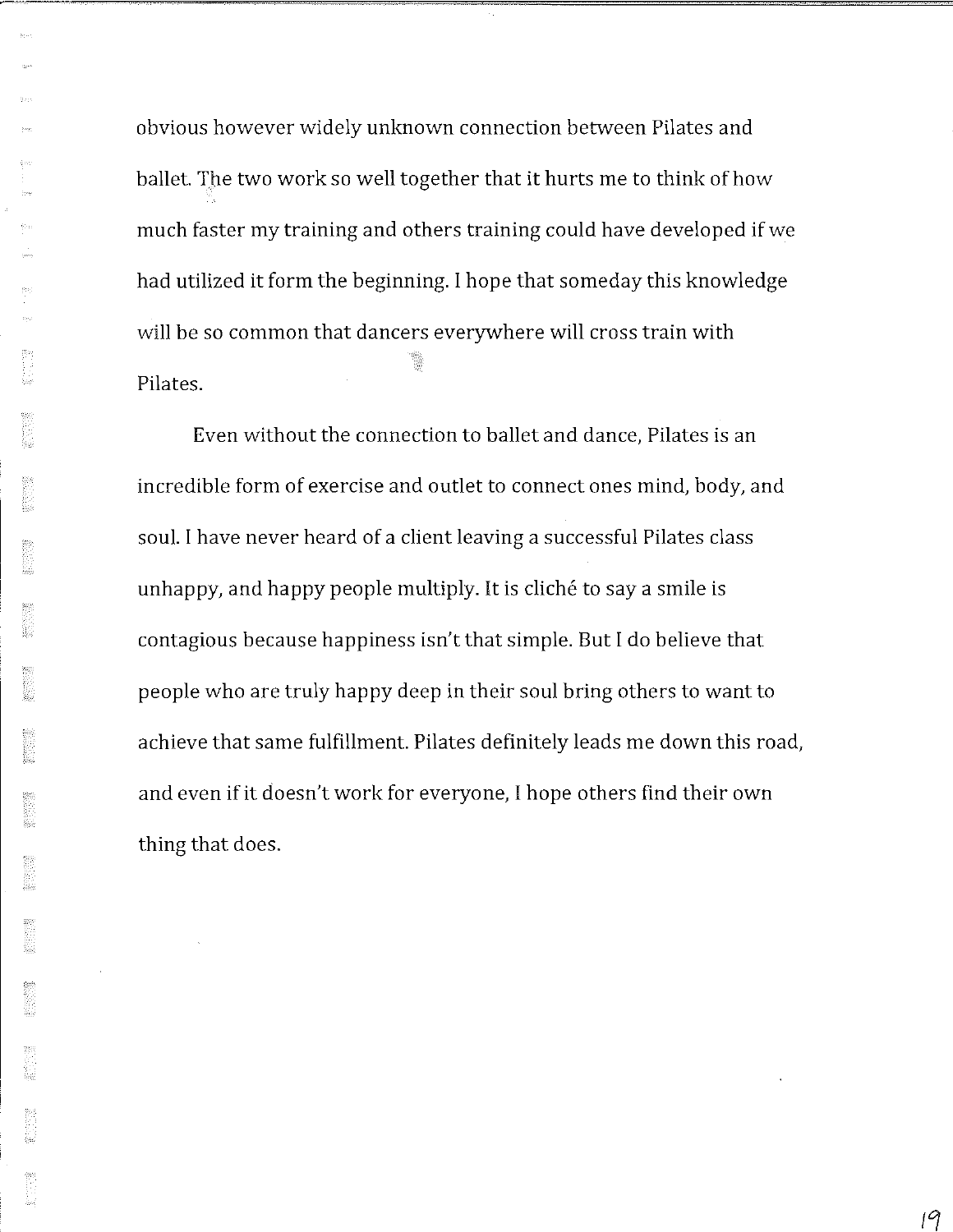#### COURSE SUMMARIES

#### Improv- CSU

 $\frac{\partial \mathcal{D}}{\partial \mathcal{D}}$ 

- Improvisation with cues/themes
- Group/contact improv
- Site specific improv
- Stylistic/ different tempo improv

#### **Choreography I-CSU**

- Choreographic devices
- Group choreography
- Solo choreography
- Silent choreography
- Musical choreography (instrumental)
- Choreographic manipulation

#### **Dance Styles and Forms**

- Music composition (meter, rhythm, quality..)
- Solo choreography and study of specific musical pieces
- Choreographic devices (repetition, retrograde, diminution..)
- Group choreography
- Sight specific study

#### **Laban Movement Analysis**

- LMA symbols
- LMA language, categories, and meanings (arc, spoke, wall, ball)
- Physical application of language
- Choreographic composition from language
- History of Rudolph Laban

#### **Drumming for Dance-** ( **current)**

- Proper use and technique for drums
- Knowledge of drum composition
- History of drums and songs
- Drumming from different cultures
- Songs from different cultures

#### I **am, Therefore** I **Dance- (current)**

- Dance across cultures
- Dance in daily life
- Applications of dance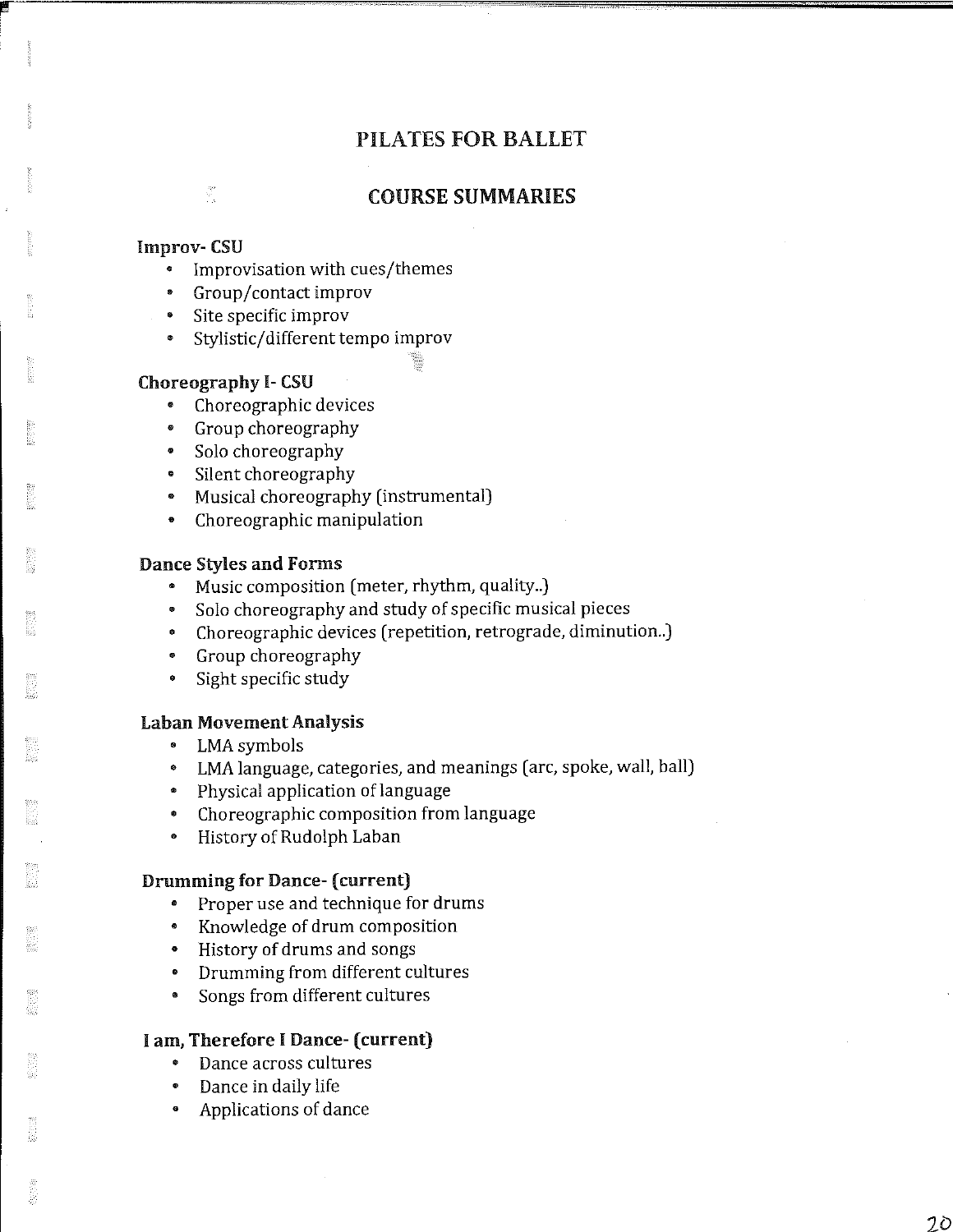- How to use dance while not dancing
- History of uses of dance
- History on culture dance originations

#### **Dance History**

- History of dance from courts, to ballet, to jazz, to modern, to contemporary
- Specifics of dancers, choreographers, innovators, companies
- Specifics of time periods, places, movements, costume
- Individual development of specific topics concerning dance history

#### **Careers in Dance**

- 
- Careers available for dancers
- How to use dancing in other careers
- How to be a dancer in daily life
- Resume and footage creation and application
- Proper professionalism and etiquette
- Preparation for life after graduation

### **Kinesiology 1/H**

- Biology of the body (cells, organisms, muscles, bones, skin)
- Chemistry of the body (lactin, oxygen, digestion, cell reproduction)
- Body health (diet, activity)
- Bone, muscle, ligament, tendon make up
- Names of all relevant bones, muscles, tendons and ligaments
- Origins, insertions, technical movements of all relevant muscles
- Stretching and strength building
- Uses for dancing of all of the above

#### **Careers in Dance-** ( **current)**

- Proper resume compilation
- Proper biography compilation
- Headshots and reels
- Using dance in any career
- Etiquette with prospective companies/ choreographers
- Budgeting and financing
- Finding your path

#### **Ballet**

- Foundational technique
- Alignment
- Performance
- Muscle development
- Agility
- Grace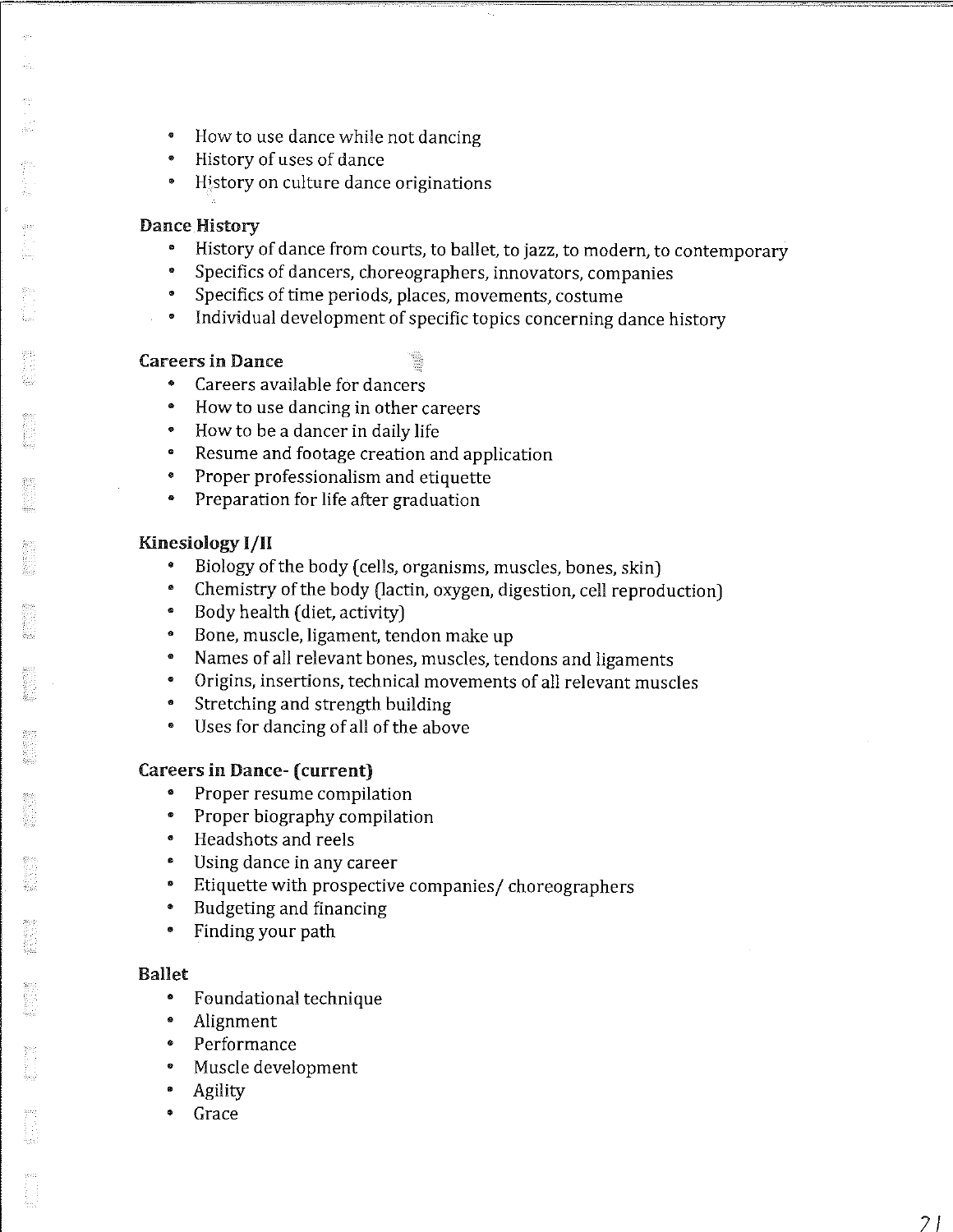- $\bullet$ **Traveling**
- French word definitions and ballet repertoire
- Goal making
- Strengthening and stretching

#### Modern Dance

- Groundedness
- Being in the space
- Filling the space
- Dancing with those around you
- Modern repertoire
- Counter technique
- Traveling
- Control

#### Jazz

- $\bullet$ History of steps ( dancers, time periods, stories)
- $\bullet$ Progressions
- $\bullet$ Strengthening
- Mental agility
- $\bullet$ Confidence
- $\bullet$ Being genuine, versatile, and accurate
- $\bullet$ Jazz terminology
- Famous jazz contributors
- $\bullet$ Various techniques

#### **World Dance- Capoeira**

- Technical steps
- Brazilian terminology
- History of capoeira
- Etiquette of participation
- $\bullet$ Studio visit
- Inversions
- $\bullet$ Fighting techniques
- Strengthening
- $\bullet$ Cardio

#### **Pilates/Dance Conditioning**

- Strengthening and flexibility
- $\bullet$ How to use reformer and other tools
- Development of alignment and muscles uses for dance
- Breathing techniques
- Core engaging techniques
- Teaching/ development of knowledge and understanding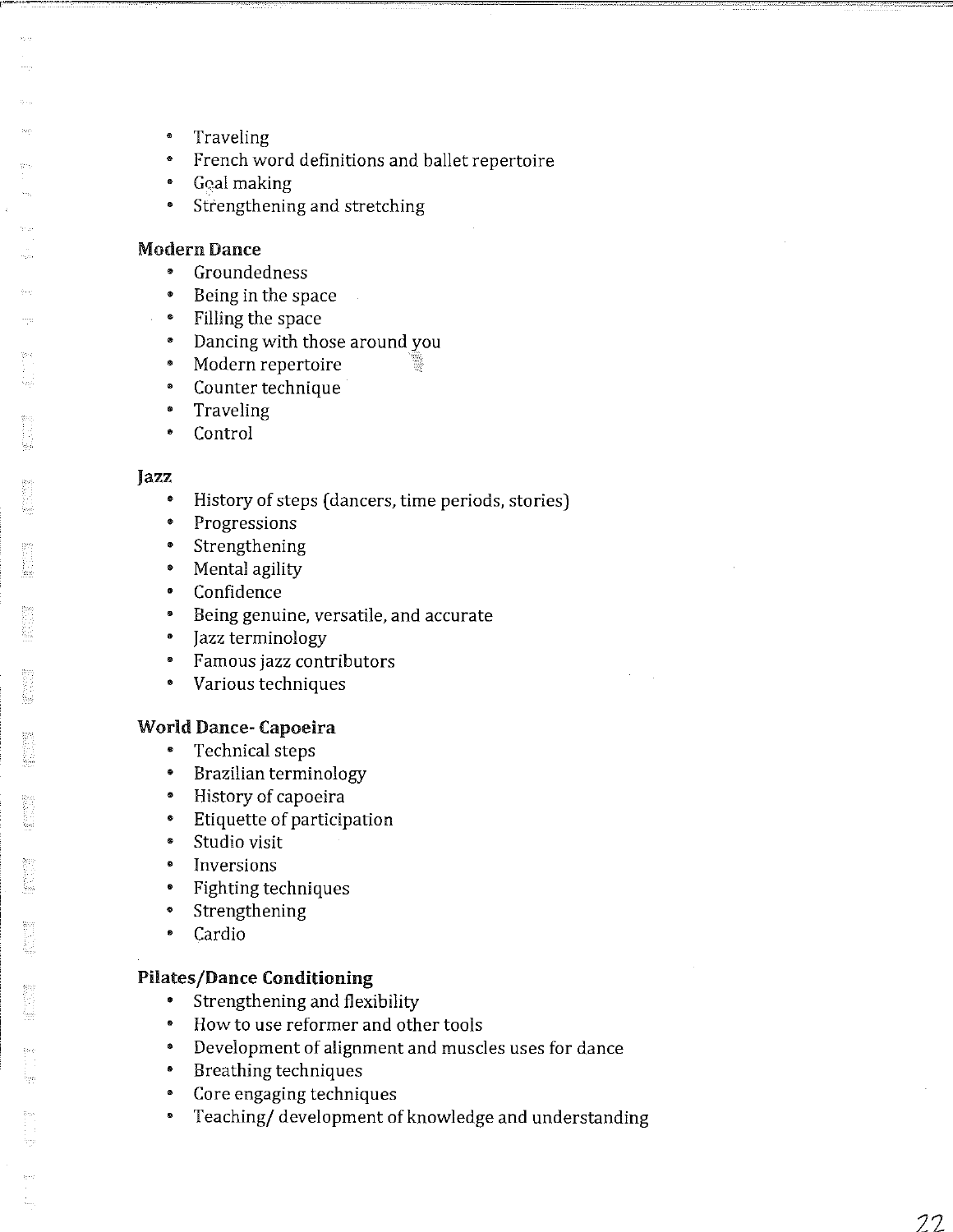t.

 $\bar{\mathcal{A}}$ 

 $\sim$ 

 $\mathcal{L}$ 

 $\bar{z}$ 

 $\overline{\phantom{a}}$ 

 $\frac{\partial \mathcal{E}^{\text{tr}}}{\partial \mathcal{E}^{\text{tr}}_{\text{tr}}},$ 

 $\sim$ 

the product of the control of the control of the control of the control of the control of the control of the control of the control of the control of the control of the control of the control of the control of the control

**Mana** 

**MAG** 

ing<br>List

in 1993<br>Ngjarje

 $\begin{array}{c} \Omega^{\pm}_{\pm} \sim \Omega^{\pm}_{\pm} \\ \frac{1}{\lambda} \sim \frac{1}{\lambda} \\ \frac{1}{\lambda} \sim \lambda \end{array}$ 

**Manager** 

 $\begin{bmatrix} \mathbb{S}^1 \\ \mathbb{S}^1 \\ \mathbb{S}^1 \\ \mathbb{S}^1 \end{bmatrix}$ 

yn<br>Li

 $\begin{bmatrix} 1 & 0 \\ 0 & 1 \end{bmatrix}$ 

ÿ. ÷

Audra Simmon Loyola Marymount University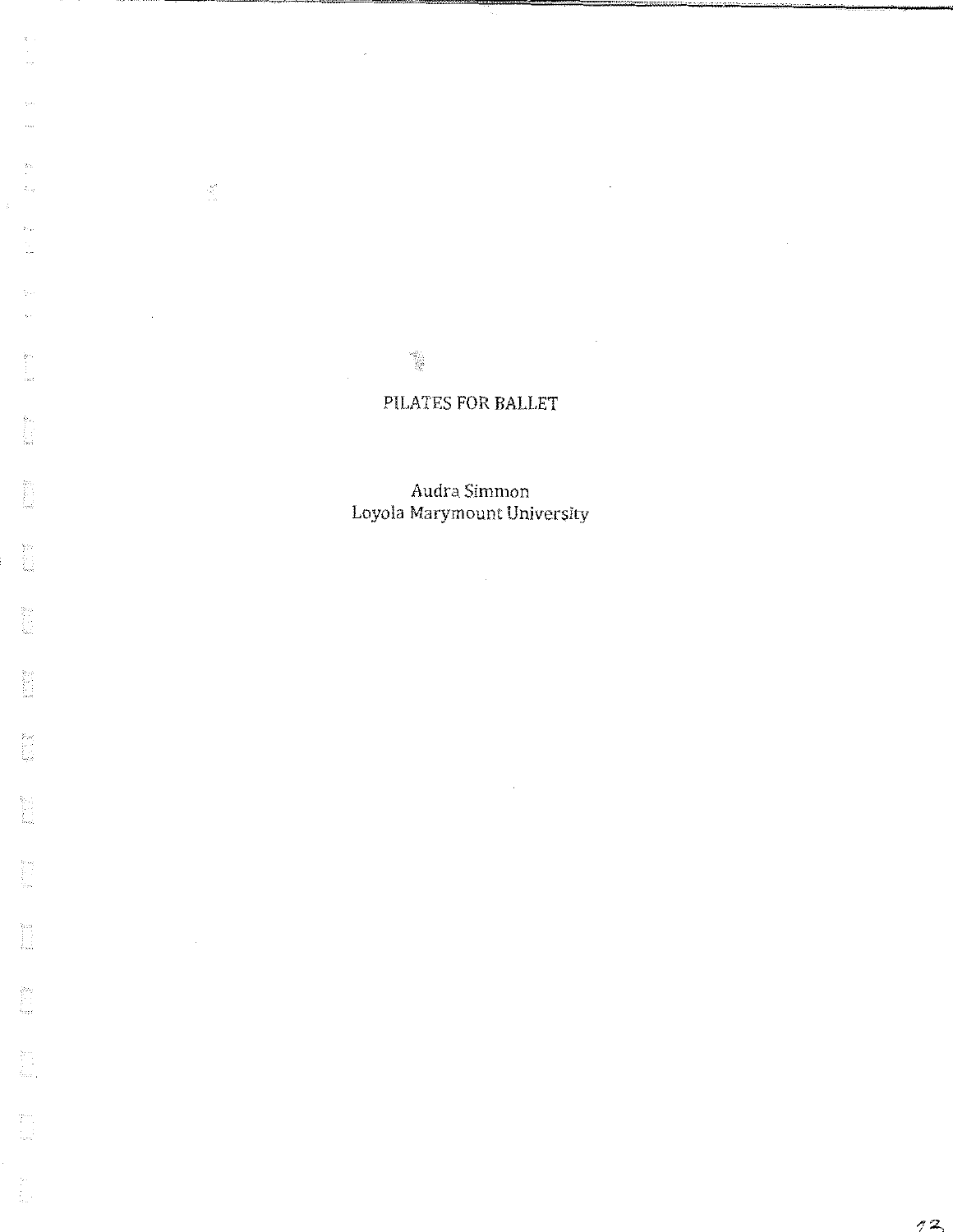Ballet has been the most popular and widespread form of dance since the 15<sup>th</sup> century. I myself have been dancing it for 17 years. Not quite as long but almost my entire existence has been accompanied by the influence of ballet. One would think that spending almost your whole life involved in one activity would leave you with all the knowledge required to be the best he or she could be. But since ballet is one of the activities you can master but never perfect, this isn't the case. There were always certain things in the ballet repertoire I couldn't figure out how to conquer, no matter how many ways I tried. And it wasn't until my junior year of college that I took Pilates for the first time, and it literally flipped my world upside down. The Pilates Method Alliance describes Pilates as "a method of exercise and physical movement designed to stretch, strengthen, and balance the body." 1 Once I began this new form of training I immediately started feeling muscles activate in my body that I had never felt before, and I started actually understanding proper body alignment that I could transfer to my ballet classes. Once I realized how in sync the two forms of movement are with each other, it became hard to imagine one without the other. Elizabeth Lowe Ahearn says in her book, *The Pi/ates Method and Ballet Technique: Applications in the Dance Studio,* that Pilates "maximizes muscle efficiency (strength, flexibility, control, and stamina), improves technical ability, and enhances dynamic posture and alignment."2 In this paper I will be explaining just how Pilates develops a dancer's body to perform better alignment and technique as well as improve his or her strength in the desired way.

In ballet, one of the most important areas of muscle that control alignment, turnout, and stability are the inner thighs. In anatomical terminology, the muscle

 $24$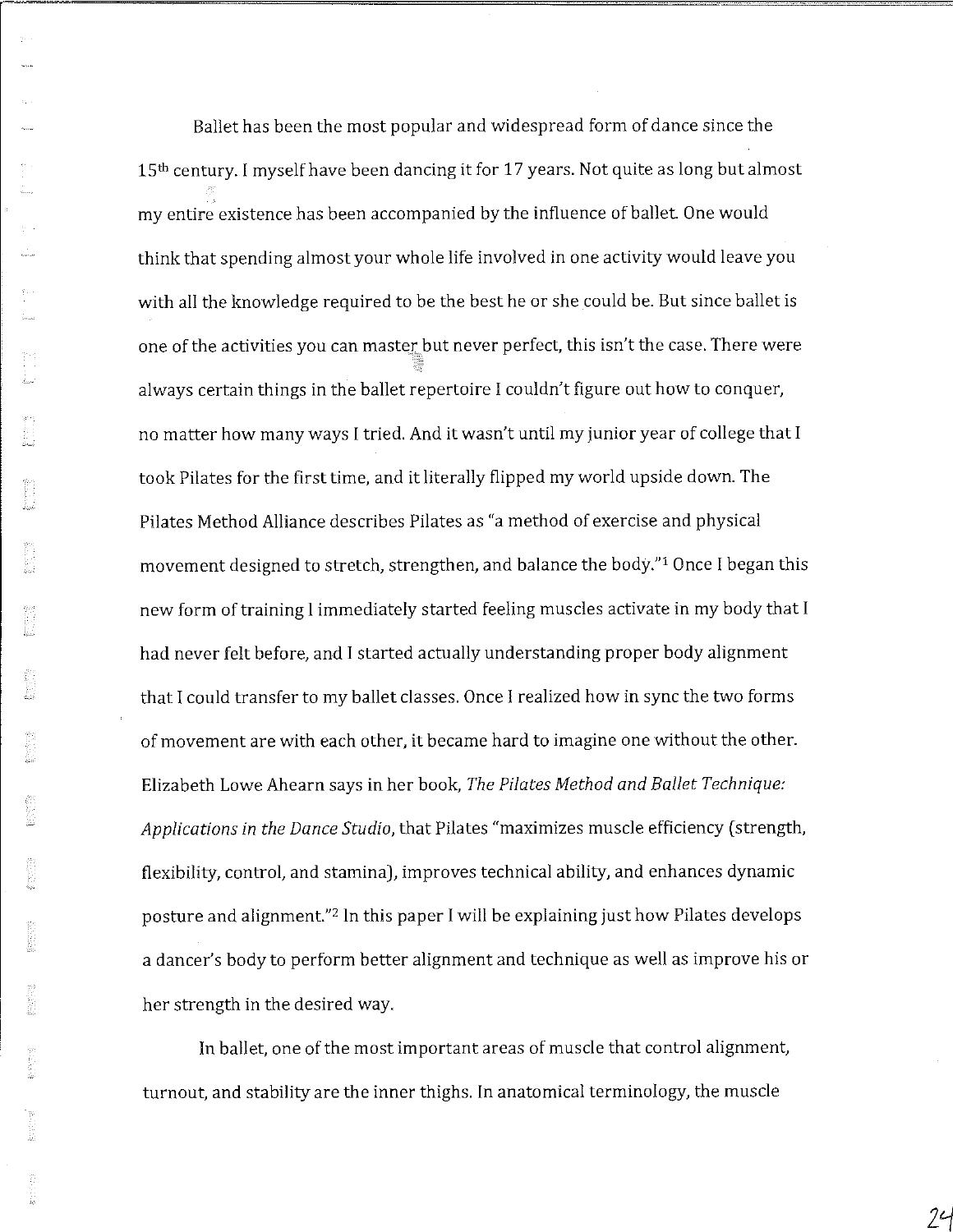groups present here are called hip adductors and hip external rotators. Even though they are so important, they are a hard group to target and activate; especially in the beginning of training when they aren't very strong. Little did I know, there are exercises in Pilates that are designed to specifically emphasize and strengthen such small weak groups. One example has the person lay on their back while their legs are raised 45 degree off the ground moving horizontally opening and closing from each other. This forces the core and the rest of the body to work stability in an isometric contraction, while the hip adductors and abductors, inner thighs, work to move the legs in concentric contraction. Hip abductors pull the legs away from the centerline of the body, while hip adductors pull the legs back to the centerline of the body. In *Dance Anatomy and Kinesiology* by Karen Clippinger, she defines an isometric contraction as involving "a partial or complete contraction of a muscle where no visible joint movement occurs."<sup>3</sup> And a concentric contraction as "a shortening of the muscle and resultant visible joint movement."4 Targeting these muscles in Pilates can help a dancer find them during ballet exercises, so that he or she can utilize the proper technique in proper alignment.

Another group of muscles that Pilates teaches you about are the spine flexors, also known as the abdominals. The muscle rectus abdominis is the one most people commonly refer to as their "abs" because that is the "6 pack" muscle which pulls your back over into a contraction. However there are many other abdominal muscles around and under it that contribute or produce different motions. Utilizing all these muscles correctly will bring the pelvis into proper alignment, which is a position where both the ASIS (anterior superior iliac spine) or 'hip bones' are in the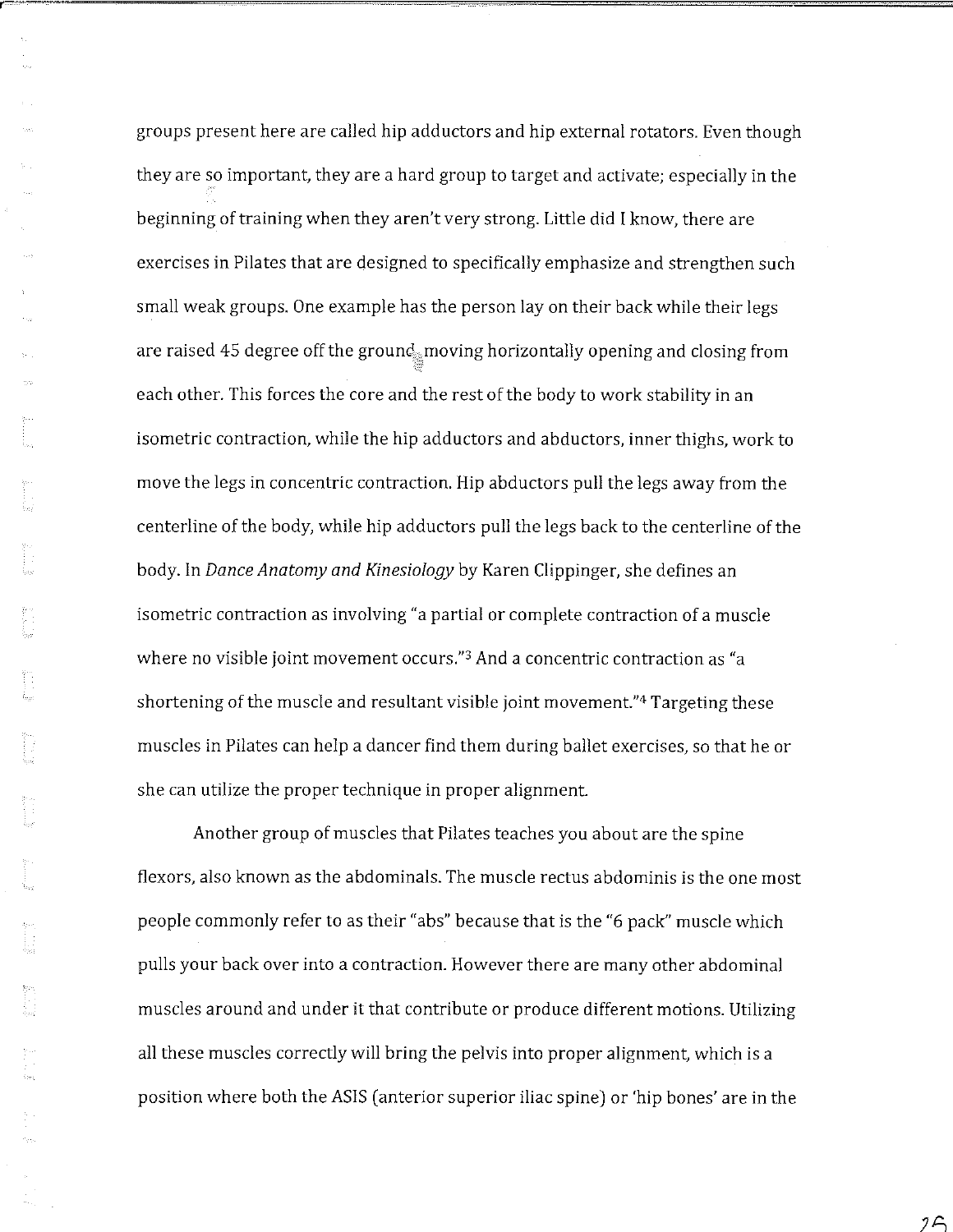same plane as the PS (pubic symphasis). The Pilates neutral pelvis, used in almost every exercise, is also the correct placement for ballet. It corrects the pelvis from being over anteriorly or posteriorly tilted. This means it keeps a dancer from arching the lower back or tucking the behind too much. Since most of the Pilates exercises are done while working to maintain the position, it builds the strength to easier maintain it in ballet as well. Another example of enhancements Pilates creates for ballet is flexibility. There are exercises to increase a stretch in the arches of the feet, plantar flexion or pointing of the ankles, mobility in the hips, and extension of the back. All of these are essential in ballet technique, from standing on releve to a proper arabesque position.

Pilates develops a dancer's body for ballet with strength in all the areas necessary. There are many forms of cross training available, but not many produce the lean muscle ideal for ballet while maintaining maximum flexibility. Pilates does just this through its unique style of the exercises as well as the flow they are done in. It is rare to see a person put so much weight on for an exercise in Pilates that they max out in 3 repetitions. In a *Dance Magazine* article by Lizzie Feidelson about Gabrielle Salvatto, Feidelson talks about cross training. "Instead of going full-out with cardio, Salvatto does reps on her in-home Pilates reformer, using her own body and the resistance of the machine instead of weights to create a slow burn."5 The lower weight and slower movement through each part, utilizes smaller and more intrinsic or deep muscles that other activities don't get to. It keeps the muscles from becoming bulky and tight. Pilates focuses a lot on isometric contraction, or stability, as I mentioned before, so that each exercise is including the whole body to complete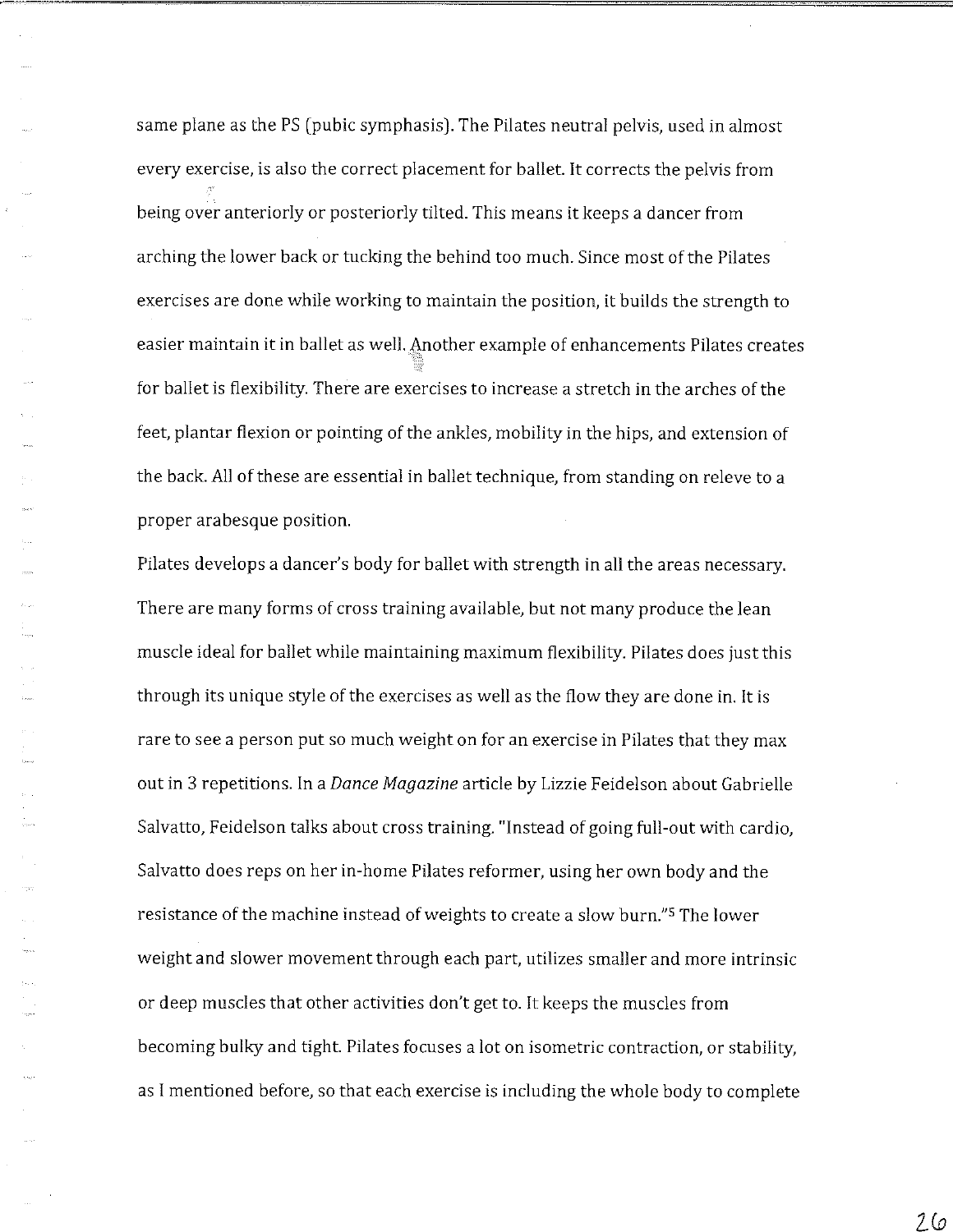it. This makes it possible in ballet to hold the body's proper alignment together while completing such movement as petite allegro, fouette turns, grande allegro, or anything else. This stability in the core is controlled by all of the spine extensors, flexors, and lateral flexors. Stability leads to balance, and balance is one of the most important aspects in dance.

One of the other essential aspects of ballet is the footwork. It requires a persons feet to be much more flexible and strong than average. Conveniently, Pilates has an entire section of work dedicated to enhancing these qualities. The exercises stretch the arches of the feet and the mobility in the ankles, while also building strength in the intrinsic muscles, which produce that beautiful pointe. It is important that these muscles are strong enough to support the flexibility in joints or injuries are likely to occur. The feet were not naturally meant to take all of the body's weight on only its toes. If the muscles don't control the flexibility, things can easily overstretch and tear. This is one of the largest reasons that dancers turn to Pilates for their extra conditioning, because it allows the body to have control in moving through extreme levels of flexibility and movement.

Most athletes of any kind would agree that cross training is very important to maintain a balanced body and mind. Since dance requires the body to be mended into positions it wasn't built for, it is hard to find proper ways to support itself outside of actual dance training. Most fitness styles create bulky muscle or only work with superficial, surface muscle groups that inhibit flexibility. Using large amounts of weight while doing a low amount of repetitions, for example, exhausts the muscles so quickly that it requires immediate intense repair that build on top of

27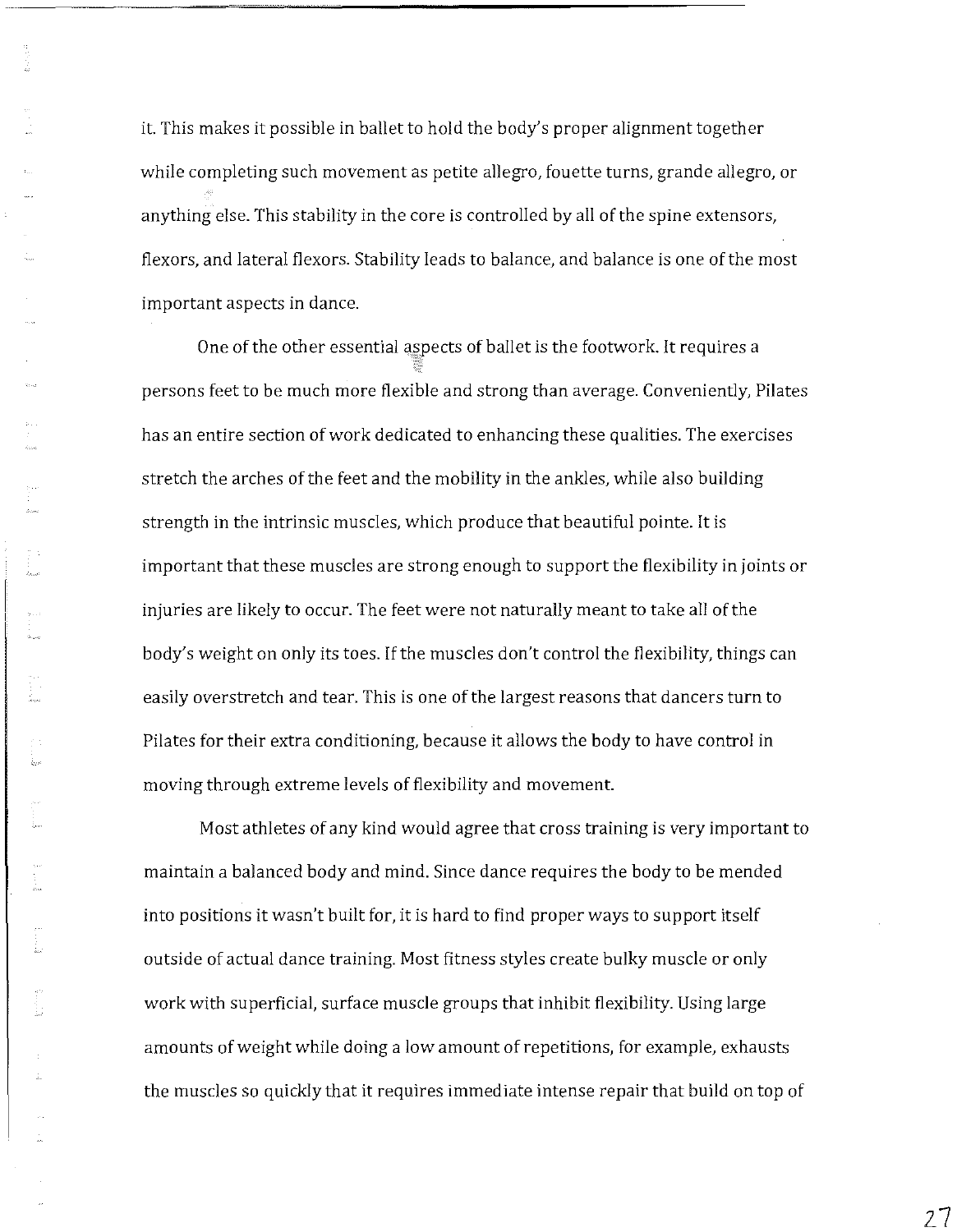one another forming bulk. None of this is good for a dancer's technique or aesthetic. Pilates however, works to build these large muscle groups, as well as the smaller deeper ones, in a lean way that actually enhances flexibility and stability. It allows them to have this extreme level of flexibility but practice it safely because they have developed the strength to support it Not only does it make a dancer stronger, it teaches them about alignment and now to target and activate the proper muscles in ballet class. In *Somatics in Dance-Dance in Somatics,* Elin Lobel explains how important it is for students to have "a working knowledge of anatomy, physiology, and kinesiology in order to achieve a greater depth of understanding of the moving body."<sup>6</sup> Knowing all of this helps them apply in to themselves. Pilates is the outlet in which they can learn all of this information from personal experience and put it into their bodies immediately. Pilates and ballet help each other and work together so well it is hard to imagine the time before they had one another. They should be utilized to assist each other more often and in more places. It is astonishing to me that I did not make this discovery until college, and I hope that the future brings a more universalized combination of Pilates and Ballet

っつ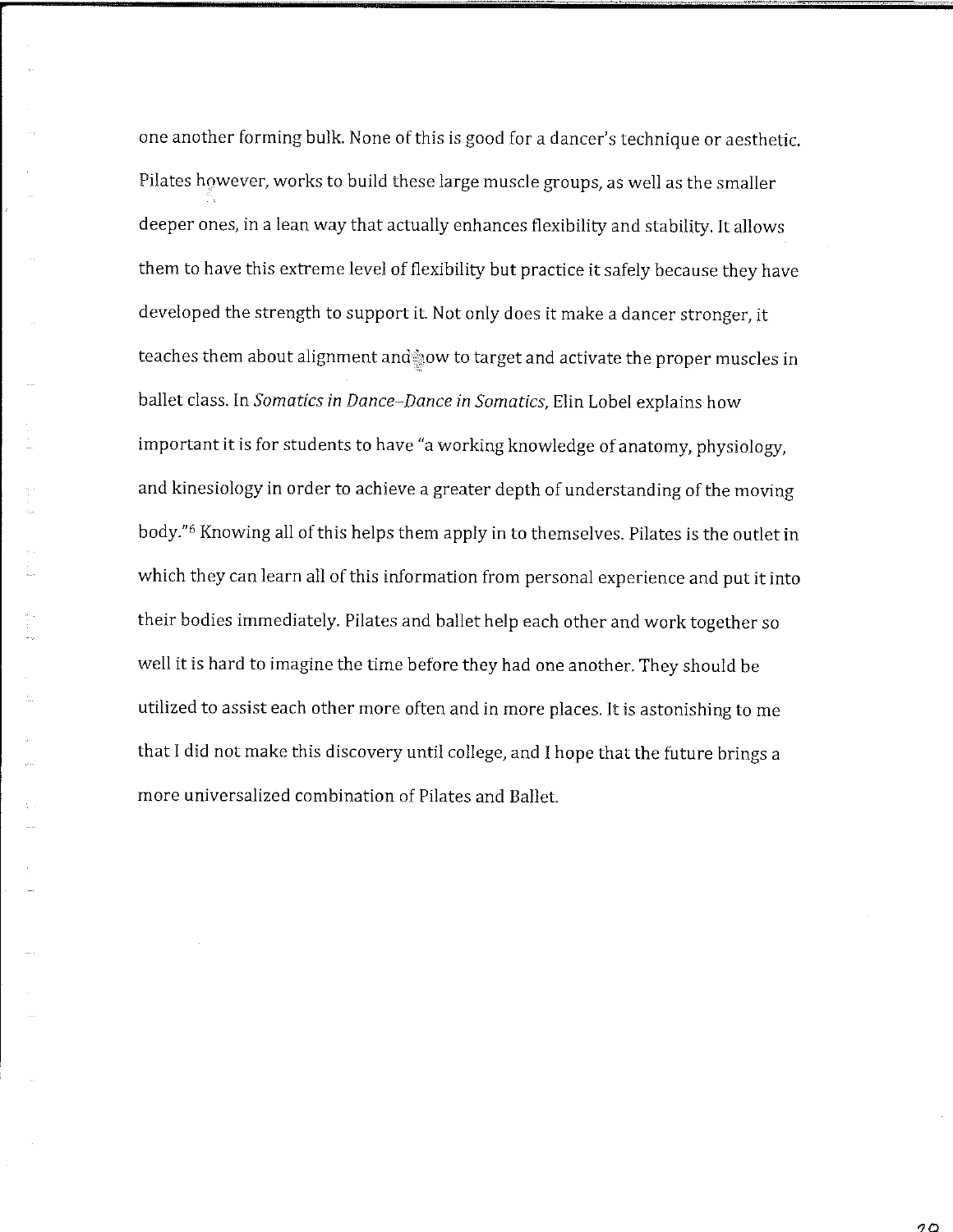1 Pilates Method Alliance. "About Pilates." Accessed October 9, 2014. http://www.pilatesmethodalliance.org/i4a/pages/index.cfm?pageid=3277 <sup>2</sup>Elizabeth Lowe Ahearn. "The Pilates Method and Ballet Technique," *Journal of Dance Education* 6:3 (2006): 92-99, accessed October 9, 2014, doi:

10.1080 /15 2 90824.20 06.10387321

<sup>3</sup>Karen Clippinger. *Dance Anatomy and Kinesiology.* (Sheridan Books, 2007) 52. <sup>4</sup> Ibid.,51.

<sup>5</sup>Lizzie Feidelson, "Gabrielle Salvatto." *Dance Magazine* 88, no. 7 (July 2014): 48-58. *International Bibliography of Theatre & Dance with Full Text,* accessed December 11, 2014.

http://electra.lmu.edu:2418 / ehost/pdfviewer /pdfviewer?vid=9&sid=44994d36 d 9 ec-4a2 a-94eb-a2 6fcf8 98 2 e9%40 sessionmgrl 1 l&hid = 12 0

<sup>6</sup>Elin Lobel & Julie Brodie. "Somatics in Dance-Dance in Somatics." *Journal of Dance Education* 6:3 (2006): 69-71, accessed October 9, 2014. doi:

10.1080/15290824.2006.10387317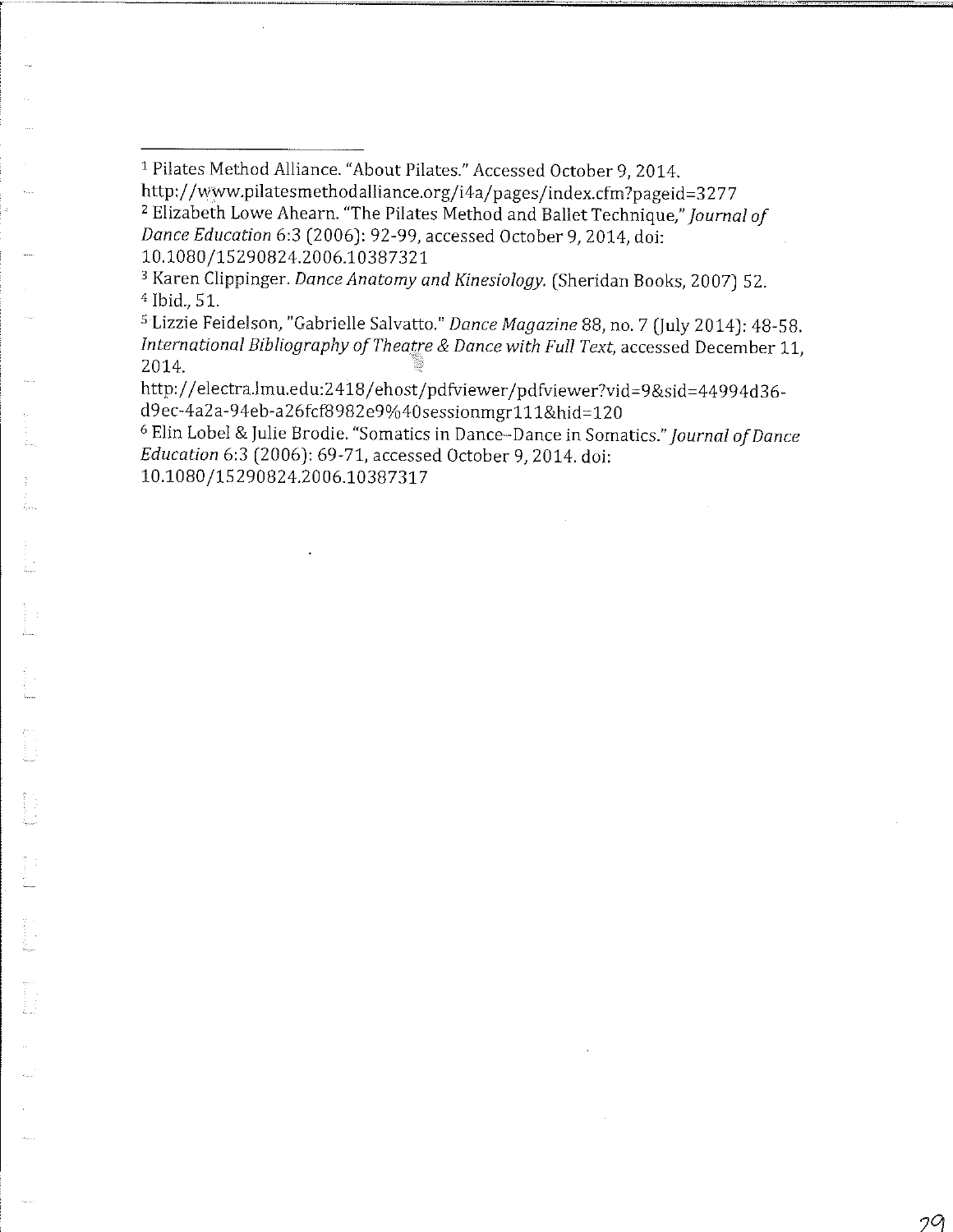#### Bibliography

Elin Lobel & Julie Brodie. "Somatics in Dance-Dance in Somatics." *Journal of Dance* 

*Education* 6:3 (2006): 69-71, accessed October 9, 2014. doi:

10.1080 /15290824.2 006.10387317

Elizabeth Lowe Ahearn. "The Pilates Method and Ballet Technique," *Journal of Dance Education* 6:3 (2006): 92-99, accessed October 9, 2014, doi:

10.1080 /15290824.2006.10387321

Karen Clippinger. *Dance Anatomy and Kinesio/ogy.* (Sheridan Books, 2007) 52.

Lizzie Feidelson, "Gabrielle Salvatto." *Dance Magazine* 88, no. 7 (July 2014): 48-58. *International Bibliography of Theatre* & *Dance with Full Text,* accessed

December 11, 2014.

http://electra.lmu.edu:2418 / ehost/pdfviewer /pdfviewer?vid=9&sid=44994

d3 6-d 9ec-4a2a-94eb-a2 6fcf898 2e9 %40sessionmgrl 1 l&hid = 12 0

Pilates Method Alliance. "About Pilates." Accessed October 9, 2014.

http://www.pilatesmethodalliance.org/i 4a/pages /index.cfm ?pageid =3 2 77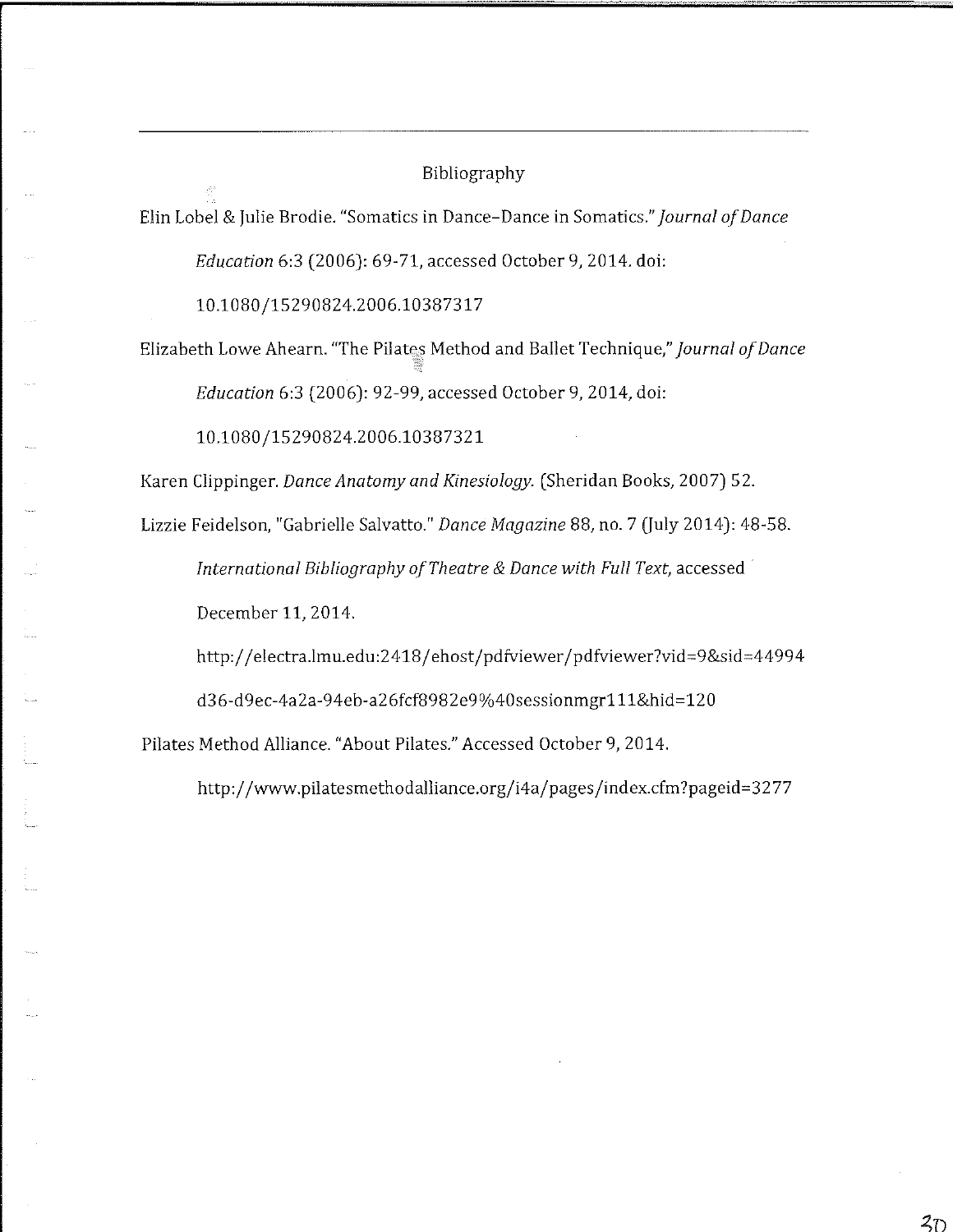#### ARTISTIC STATEMENT

E.

Dance is the only thing that I have ever experienced a yearning for besides that of another human being. I am speaking about the feeling a person gets deep in their bones when they have been without a person and all they can do is think about being with them again. This is how I feel when I haven't danced for too long a period of time. I can feel a physical ache and discomfort in my body like it just cannot put up with its pedestrian life any longer. As if it is being imprisoned and controlled to move with only a small set of monotonous bonds, waiting for the moment its legs will travel farther apart from one another and its arms will reach out of its joints. I have these withdrawals because it is my drug. Life is a different journey on dance. The feelings, sounds, and sights a person experiences are more vivid. Emotions become more fluid and revealing. If given into, dance can allow someone to find his or her truest self even just for a moment. I often wonder, since many others and myself feel so strongly about dance and hold it so highly, that if it is actually the nature of only dance. ls it one of the very few things we have in life that can affect someone in this intense way, or does everyone feel that same way about their own passions? I have played

 $3/$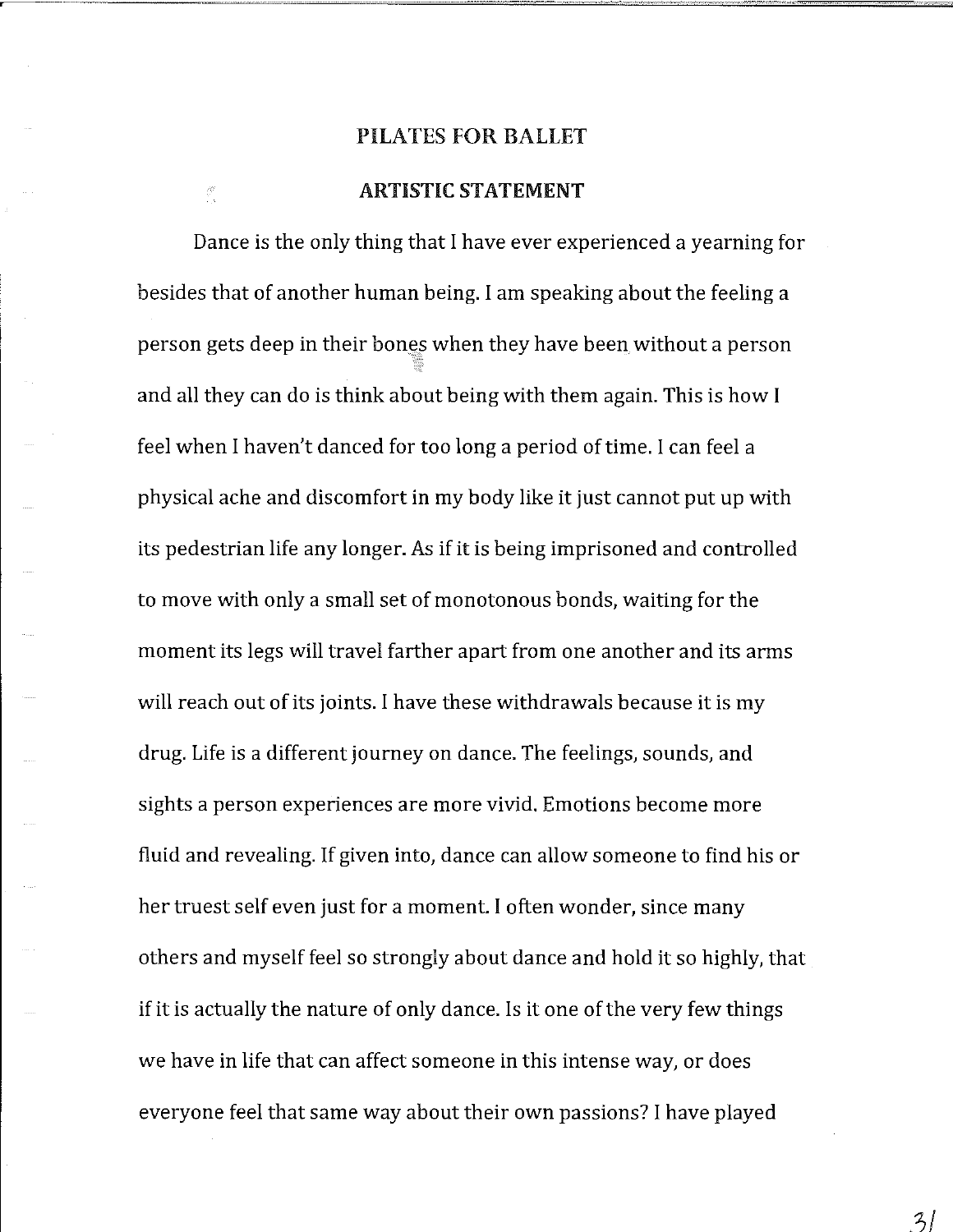many sports and instruments, but when I got too frustrated I just quit and never looked back. I draw and I have particular enjoyment from studying certain subjects, but I get bored of them fairly quickly. Ballet for example, can make me more frustrated than anything else in life but I keep trying. It can be one of the most monotonous physical activities but I crave it endlessly. Nothing else does what dance does for me.

I like to give ballet partial credit for raising me. When I wasn't under the influence of my parents, I was being taught how to behave by ballet. Yes, of course there is a strict set of rules as to the technique of the body, which take more than a lifetime to perfect, but it is so much more than physical work. Ballet is a discipline. It teaches somone all the etiquette he or she will ever need to be a successful and respectable person in society. I always told my mom I didn't need cotillion because I had ballet, and after receiving compliments from various other parents to my manners, she had to agree. I learned how to hold myself, how to respect my elders and superiors. I learned to be aware and conscious of others space, about appropriate actions for the appropriate situations. It taught me how to work hard to achieve a goal and be confident that I could do anything anyone else could if I tried hard enough. These things are the reasons why I appreciate dance, for they have built the person

 $32$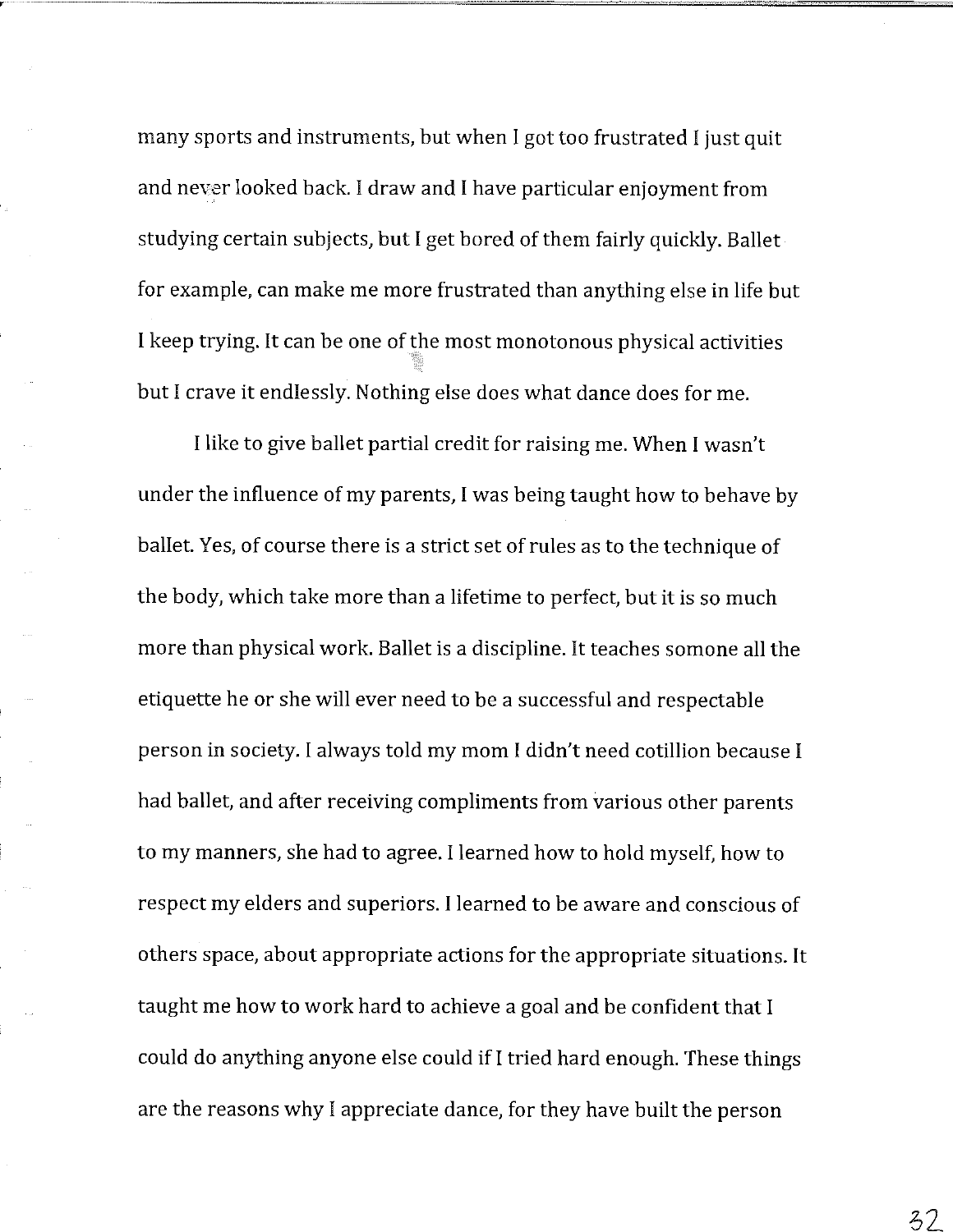that I am and that I can be proud of. These however, are not the only reasons why I love and choose dance over everything else.

Dance in all styles requires a strenuous physical and mental regiment if taken seriously. This is why a performance career isn't expected to last very long at all. Ballet is most often known as the most difficult to perfect. In that case I should say it is technically considered impossible to perfect, but we all have our prima ballerina Russian idols. For some reason, even though we know this, millions of girls sign up to attempt to achieve something we know we will never achieve. Why do we do this? It is the same kind of addicting to me as drawing a picture and finding one tiny thing that is wrong, then trying to fix it until I have ruined the entire thing. It wasn't even that noticeable in the first place, but I just can't stop. In ballet, I could do a combination in class and feel so accomplished and proud of myself that I should leave it and move **in.**  But instead I think, well if I did it that well I bet I can push it further next time. It is an endless but wonderful cycle. Feeling achievement that came directly from something I did with my body is near indescribable. This technique is extremely important to me and always has been. In todays world however, it is becoming less important as abstractness and improvisation is gaining more value. Some say ballet is just a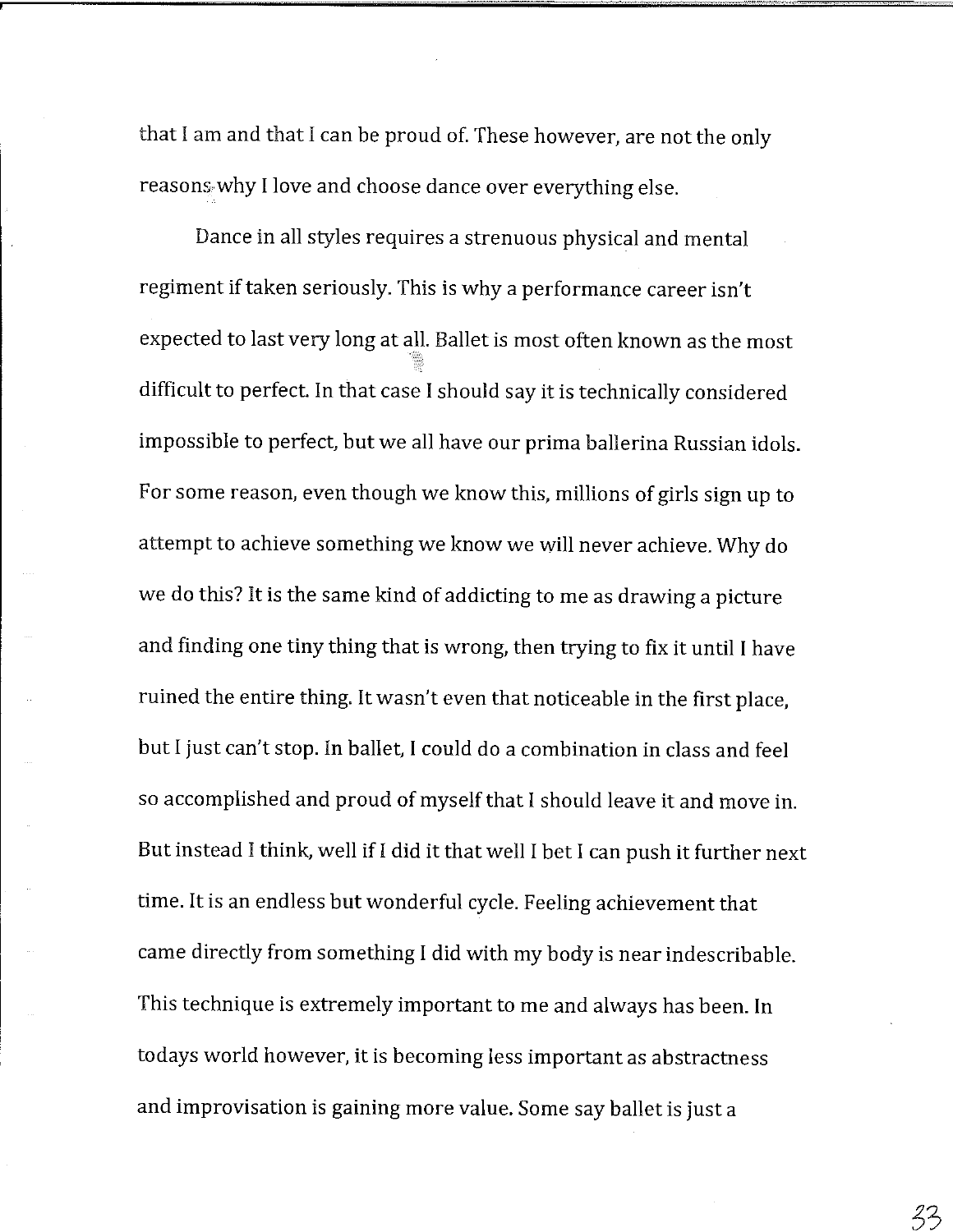physical repetition of moves that means nothing and gets a person nowhere artistically because it has no substance and historical value. I feel completely opposite. The movement may not have grown from struggle or community, but a good day in ballet can overcome even the most straining burdens happening in the real world. That is how I know it means something and how I know it is important. Which is why dance draws me in and keeps me coming.

The reason I choose dance every day, even on days I am not technically dancing, is because it is an escape. For me dancing creates a world, even for a couple hours, where bills don't exist. The ten-page paper I have to write doesn't exist. It is a place where I may not be able to do everything now, but it promises that it is at least possible. Dance connects my body to my mind and my soul. I feel physically full of life, my intelligence feels fully awakened, and my soul becomes fully consumed and expanded at the same time. It is the greatest duo life has to offer, combining physicality and art, offering fulfillment and enlightenment from moving my own body. I want to pursue dance as for as long as I can so I can continue to improve my skill, which will endlessly deepen the exploration and findings of my life and myself. The farther I take it, the more enlightened and connected with the world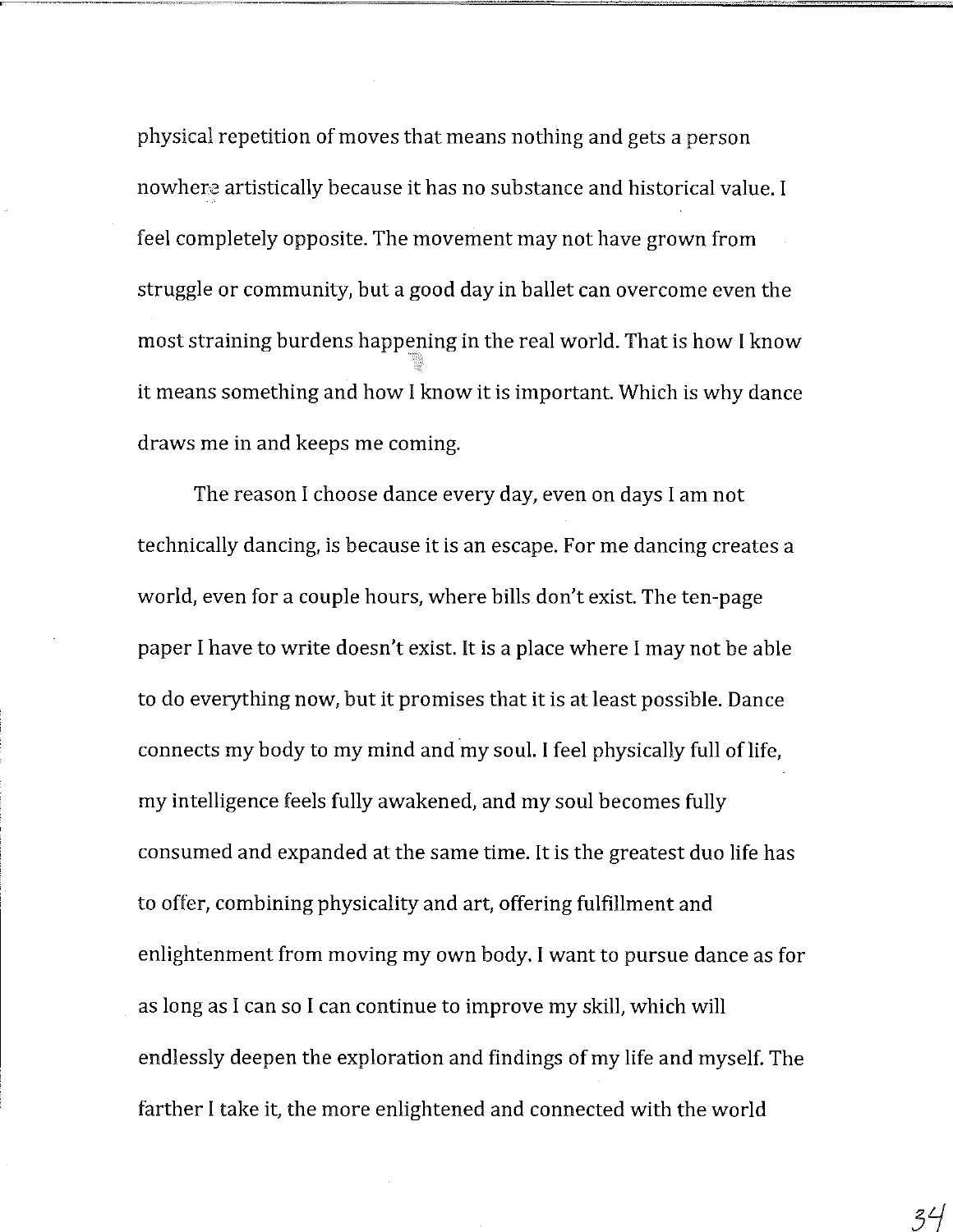around me I will feel. This is why I love dance. I say love with the strength of the love I have for my family, because it is my family. It has assisted me throughout my entire life. It has affected my life choices and everything I consider myself to be. My confidences, my drive, my understanding in all respects of my life are direct results from growing up in this world. I would give up anything and everything just to experience it all again. I hope that dance is not the only thing that makes people feel as intensely as I do about it. Because if it is, more people dancing would make our world of humans a much happier community, and it would make me sad to know it is that easy but not a reality. I hope that other people are finding this kind of passion in the things they choose to dedicate and spend their lives doing. And I hope that I will be one of the lucky ones who can keep allowing dance to guide me into old age.